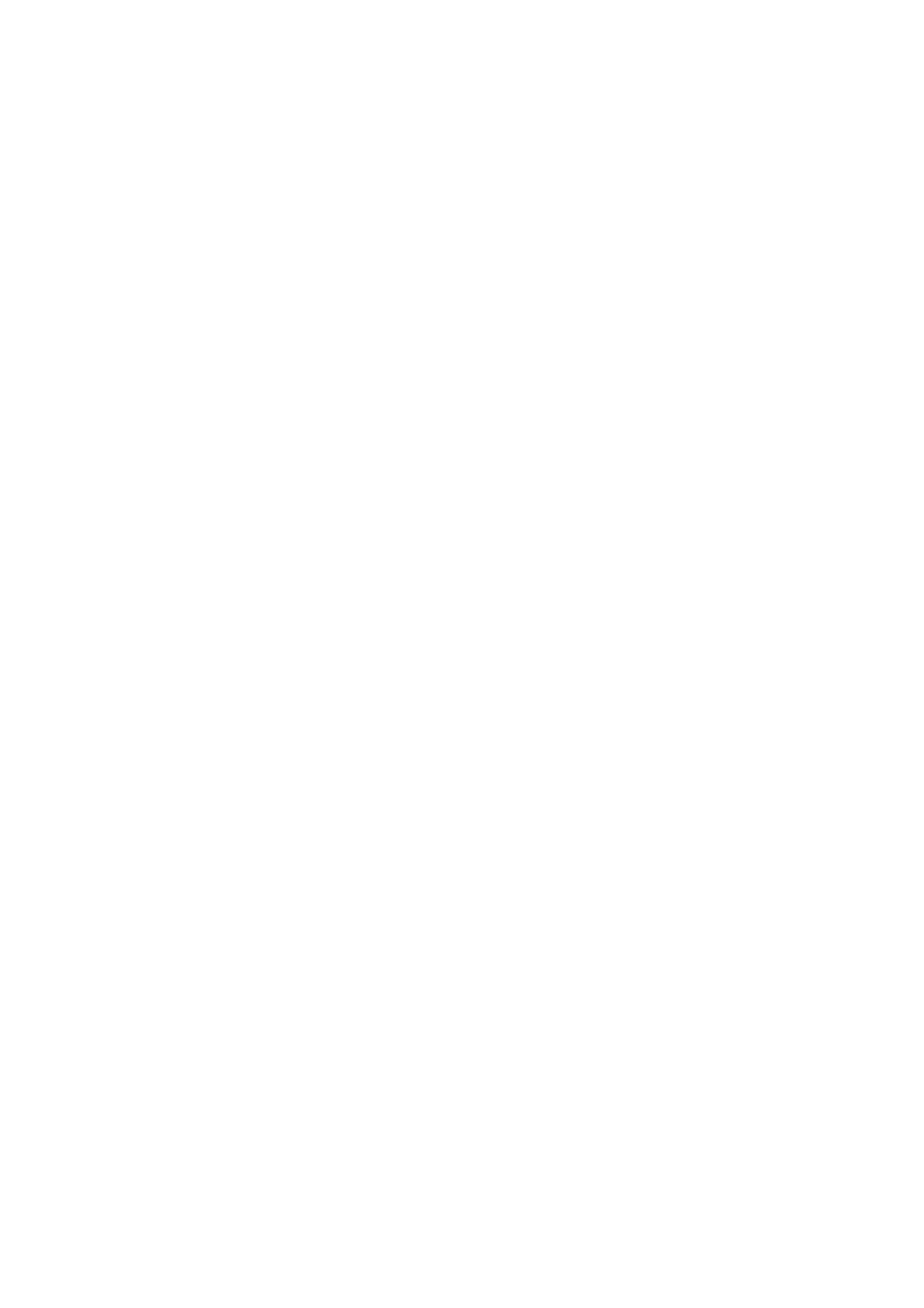# **CHAPTER 108**

### **SOCIETIES ACT**

#### ARRANGEMENT OF SECTIONS

### PART I – PRELIMINARY

### *Section*

- 1. Short title.
- 2. Interpretation.
- 3. Societies established in Kenya.

#### PART II – UNLAWFUL SOCIETIES

- 4. Unlawful societies.
- 5. Managing unlawful society.
- 6. Being member of unlawful society.
- 7. Prohibition of specified acts by or on behalf of certain societies.

#### PART III – REGISTRATION AND EXEMPTION FROM REGISTRATION

- 8. Appointment of Registrar of societies and other officers.
- 9. Society to apply for registration or exemption.
- 10. Manner of effecting registration or exemption from registration.
- 11. Refusal of registration.
- 12. Cancellation or suspension of registration.
- 13. Rescission of exemption.
- 14. Cessation of existence of society.
- 15. Appeal from order of refusal, cancellation or suspension.

#### PART IV – CONDUCT AND ADMINISTRATION OF SOCIETIES

- 16. Office and postal address.
- 17. Change of officers or title of office.
- 18. Disputes as to officers.
- 19. Contents of constitution or rules.
- 20. Registered society to obtain consent of Registrar before amending name, constitution, etc.
- 21. Exempted society to inform Registrar of amendment of name, etc.
- 22. Officers on dissolution.
- 23. Restriction of appointment of certain officers, etc.
- 24. Purporting to act as officer.
- 25. Register of members.
- 26. Books of account.
- 27. Treasurer to render accounts.
- 28. Inspection of accounts and documents.
- 29. Meetings of societies.
- 30. Annual returns.
- 31. Registrar may call for information and accounts.
- 32. Discretion to publish certain information.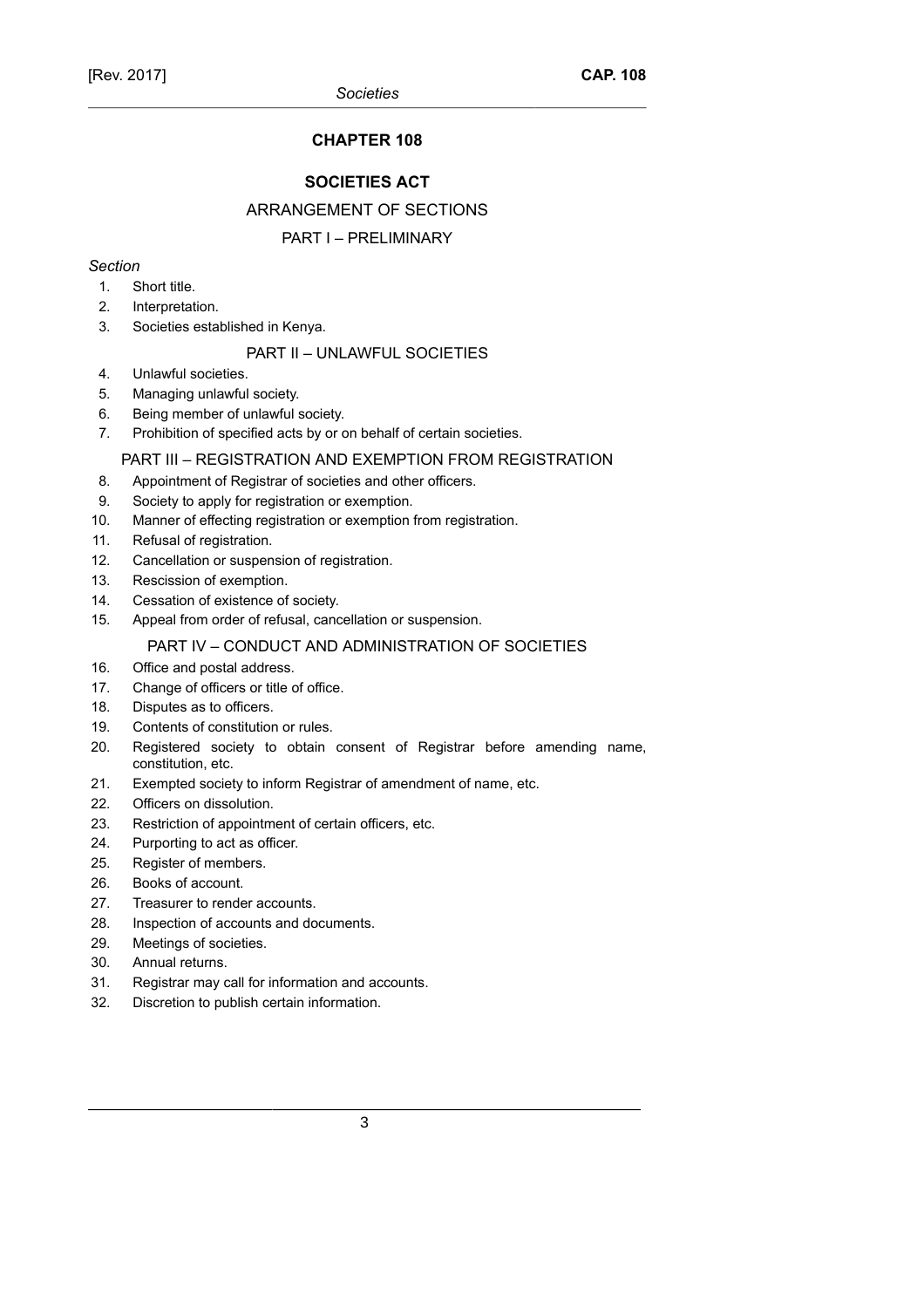## PART V – WINDING-UP

#### *Section*

- 33. Liquidation of certain societies.
- 34. Procedure when the society is solvent.
- 35. Procedure if society is insolvent.
- 36. Supplementary provisions relating to the liquidation of society.
- 37. Part not to apply to forfeited property.

### PART VI – INVESTIGATION OF OFFENCES AND PUNISHMENT OF OFFENDERS

- 38. Power to investigate.
- 39. Powers of entry, arrest and search.
- 40. Offences cognisable.
- 41. Proceedings against societies.
- 42. General penalty.
- 43. Forfeiture.

### PART VII – EVIDENCE

- 44. Admissibility of certified copies and extracts.
- 45. General presumptions.
- 46. Presumption of membership and existence of society.
- 47. Evidence of membership of unlawful society.

# PART VIII – GENERAL

- 48. Inspection of documents by public.
- 49. Orders binding if served.
- 50. Service of summons.
- 51. Exemption.
- 52. Indemnification of public officers.
- 53. Rules.
- 54. Repeal.
- 55. Savings and transitional provisions.

SCHEDULE — MATTERS TO BE PROVIDED FOR IN THE CONSTITUTION OR RULES OF EVERY **SOCIETY**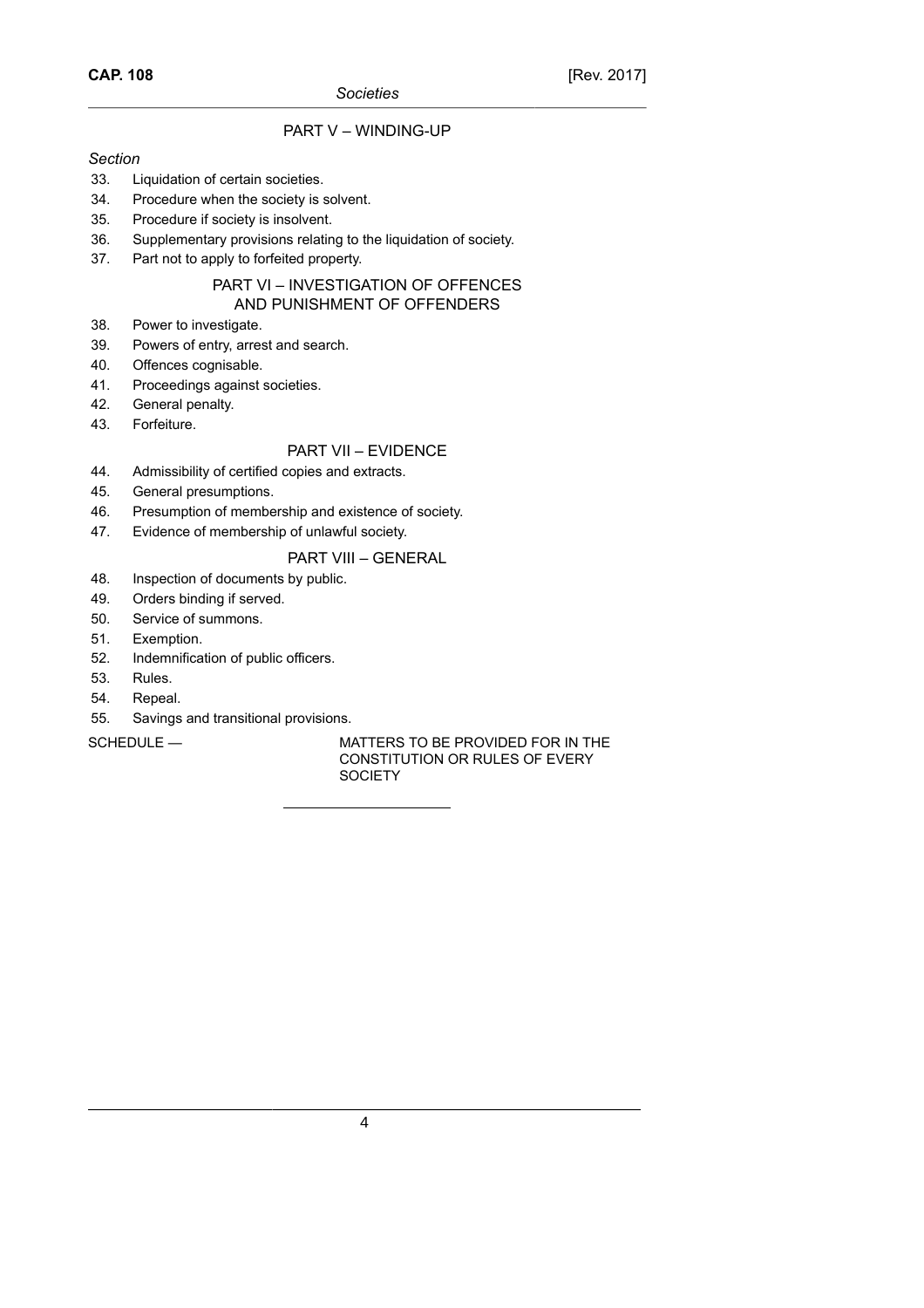*Societies*

### **CHAPTER 108**

#### **SOCIETIES ACT**

[*Date of assent: 6th February, 1968*.]

[*Date of commencement: 16th February, 1968.*]

### **An Act of Parliament to make provision for the registration and control of societies and to repeal the societies act**

[Act No. 4 of 1968, Act No. 10 of 1997, Act No. 19 of 2015, L.N. 105/2017.]

PART I – PRELIMINARY

### **1. Short title**

This Act may be cited at the Societies Act.

#### **2. Interpretation**

(1) In this Act, except where the context otherwise requires—

**"Cabinet Secretary"** means the Cabinet Secretary for the time being responsible for matters relating to societies;

**"constitution or rules"** includes regulations or by-laws of a society registered or exempted from registration before the commencement of this Act;

**"exempted society"** means any society for the time being exempted from registration under this Act;

**"liquidator"** means a liquidator appointed under section 33;

**"officer"**, in relation to a society, means the president, vice-president, chairman, deputy chairman, secretary or treasurer thereof, or any member of the committee, council or governing body thereof, or any person who holds in the society any office or position analogous to the foregoing, but does not include a trustee, auditor or patron who takes no part in the management of the society;

**"registered society"** means any society for the time being registered under this Act, but does not include a society the registration of which is for the time being suspended;

**"the Registrar"** means the Registrar of Societies appointed under section 8 of this Act, and includes a person appointed under that section to be a Deputy or Assistant Registrar;

**"society"** includes any club, company, partnership or other association of ten or more persons, whatever its nature or object, established in Kenya or having its headquarters or chief place of business in Kenya, and any branch of a society, but does not, except in paragraphs (i) and (ii) of section 11(2)(f) of this Act, include—

- (a) a company or foreign company registered under the Companies Act, 2015;
- (b) any corporation incorporated by or under any other written law;
- (c) a registered trade union within the meaning of the Trade Unions Act (Cap. 233), including a branch of a trade union registered under that Act, a probationary trade union within the meaning of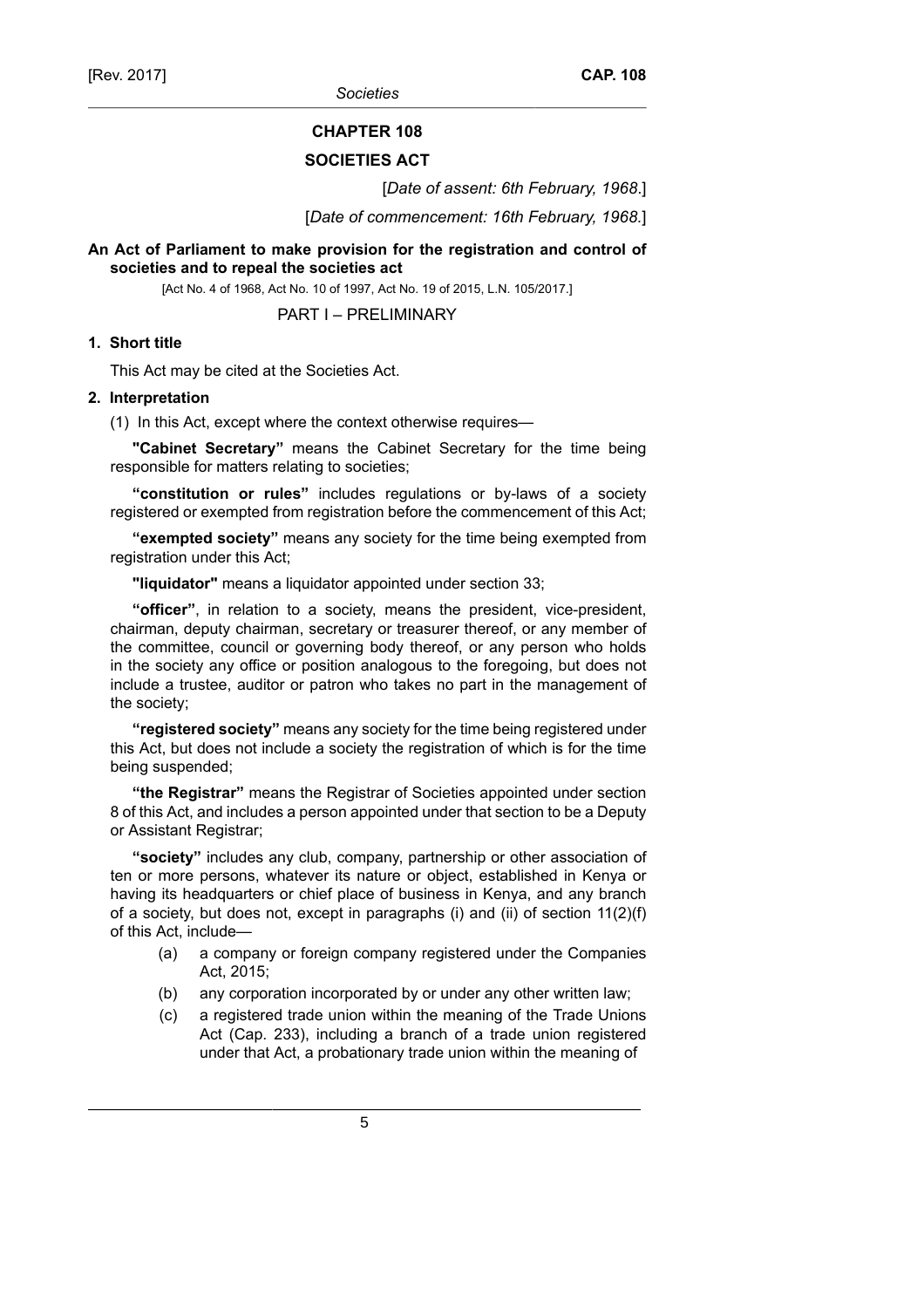that Act and a trade union or a branch of a trade union whose application for registration has been made and not determined;

- (d) a company, firm, association or partnership consisting of not more than twenty persons, formed and maintained with a view to carrying on business for profit;
- (e) a co-operative society registered as such under any written law;
- (f) a school registered under the Education Act (Cap. 211), Advisory Council, Board of Governors, District Education Board, School Committee or similar organization established under and in accordance with the provisions of any written law relating to education;
- (g) a building society as defined by the Building Societies Act (Cap. 489);
- (h) a bank licensed under the Banking Act (Cap. 488);
- (i) any international organization of which Kenya is a member, or any branch, section or organ of any such organization;
- (j) any combination or association which the Minister may, by order, declare not to be a society for the purposes of this Act;

**"unlawful society"** has the meaning assigned to that expression in section 4(1) of this Act.

(2) For the avoidance of doubt, it is declared that, for the purposes of this Act, where any body of persons, whether incorporated or unincorporated, is a member of an association, all members of that body are members of that association.

[Act No. 19 of 2015, s. 8.]

### **3. Societies established in Kenya**

For the purposes of this Act, a society is established in Kenya, although it may be organized and have its headquarters or chief place of business outside Kenya, if any of its officers or members resides in Kenya or is present therein, or if any person in Kenya manages or assists in the management of the society or solicits or collects money or subscriptions on its behalf, except during such time as—

- (a) it is organized and is operating wholly outside Kenya; and
- (b) no office, place of business or place of meeting is maintained or used in Kenya by it or by any person on its behalf; and
- (c) no register of all or any of its members is kept in Kenya; and
- (d) no subscription is collected or solicited in Kenya by it or by any person on its behalf.

# PART II – UNLAWFUL SOCIETIES

# **4. Unlawful societies**

(1) Every society which is not a registered society or an exempted society is an unlawful society:

Provided that a society shall not be an unlawful society where, within twentyeight days of its formation, it has applied for registration or for exemption from registration under section 9 of this Act and it has not been notified of the determination of its application, unless—

(i) it is formed for an unlawful purpose; or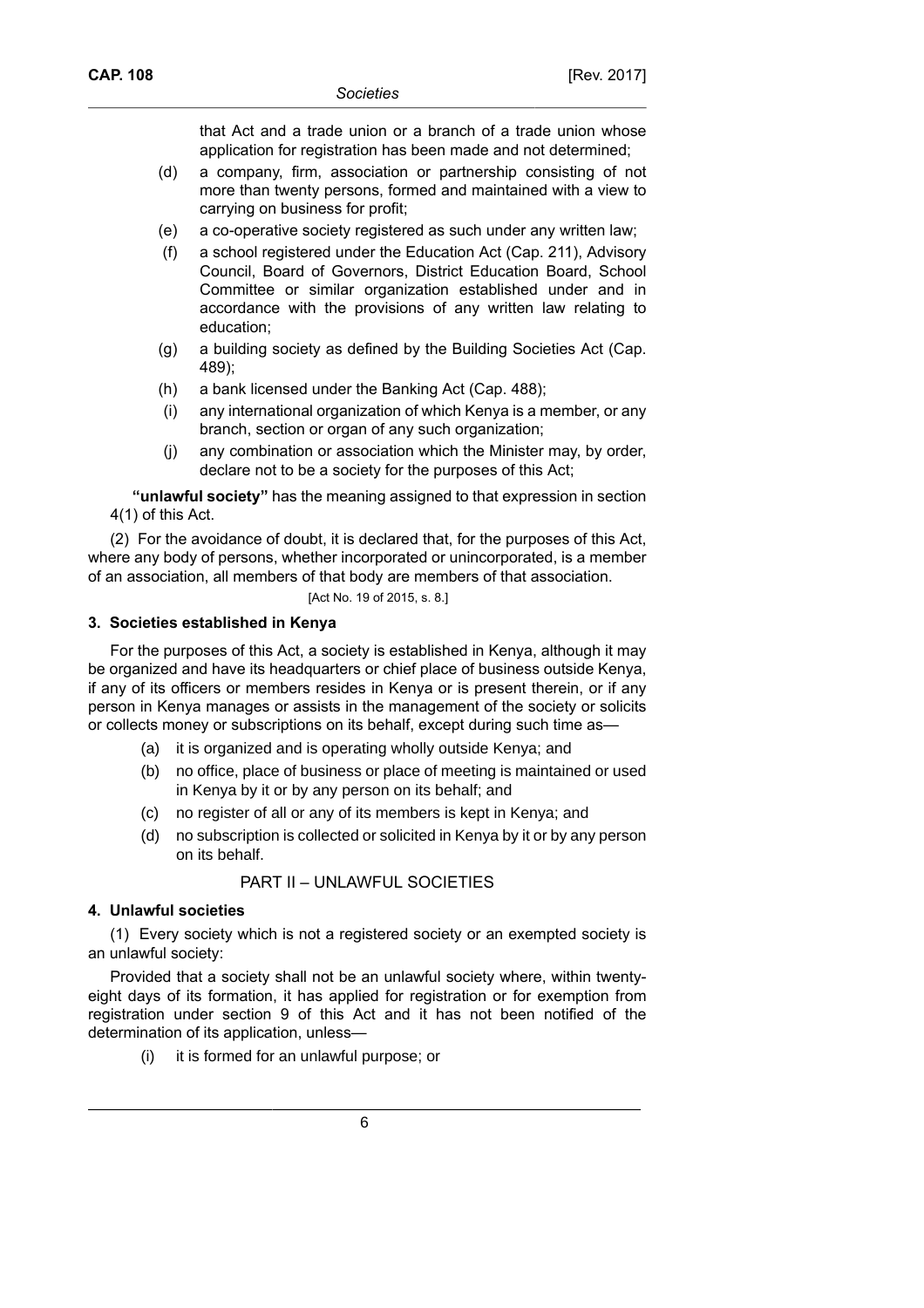- (ii) the Cabinet Secretary has declared it, by order, to be a society dangerous to the good government of the Republic; or
- (iii) the Registrar has notified the society (whether or not before the making of the application) that he intends to refuse registration or exemption from registration on one of the grounds specified in section 11(1)(b) of this Act.

(2) The Registrar shall consider every application for registration of a society or for exemption from registration and shall communicate his decision thereon to the society within one hundred and twenty days of receipt of the application.

(3) Where a society which is not a registered society or an exempted society has applied for registration or exemption from registration, and is saved by the proviso to subsection (1) of this section from becoming an unlawful society, no person shall, except with the written permission of the Registrar, collect or invite subscriptions or donations to the funds of the society or in any other way whatever organise or take part in any activity of or on behalf of the society, except only to apply to or correspond with the Registrar.

(4) Any person who contravenes subsection (2) of this section shall be guilty of an offence and be liable to a fine not exceeding five thousand shillings or to imprisonment for a term not exceeding six months, or to both such fine and such imprisonment.

[Act No. 10 of 1997, Sch., Act No. 19 of 2015, s. 9.]

### **5. Managing unlawful society**

Any person who manages or assists in the management of an unlawful society shall be guilty of an offence and be liable to imprisonment for a term not exceeding three years or to a fine not exceeding ten thousand shillings, or to both such imprisonment and such fine.

[Act No. 10 of 1997, Sch.]

#### **6. Being member of unlawful society**

Any person who, knowing or having reasonable cause to believe a society to be an unlawful society—

- (a) is a member, or attends any meeting, of that society; or
- (b) allows a meeting of that society, or of any members of that society, to be held in any house, building or place belonging to or occupied by him, or over which he has control,

shall be guilty of an offence and be liable to imprisonment for a term not exceeding one year or to a fine not exceeding five thousand shillings, or to both such imprisonment and such fine.

#### [Act No. 10 of 1997, Sch.]

### **7. Prohibition of specified acts by or on behalf of certain societies**

(1) The Cabinet Secretary may, where it appears to him to be in the public interest, in relation to a society which has been refused registration under section 11, or has had its registration cancelled under section 12, of this Act, or is a society of one of the kinds mentioned in paragraphs (i), (ii) and (iii) of the proviso to section 4(1) of this Act, by order, prohibit any act specified therein—

(a) by any person on behalf of or in relation to any society associated with such society; or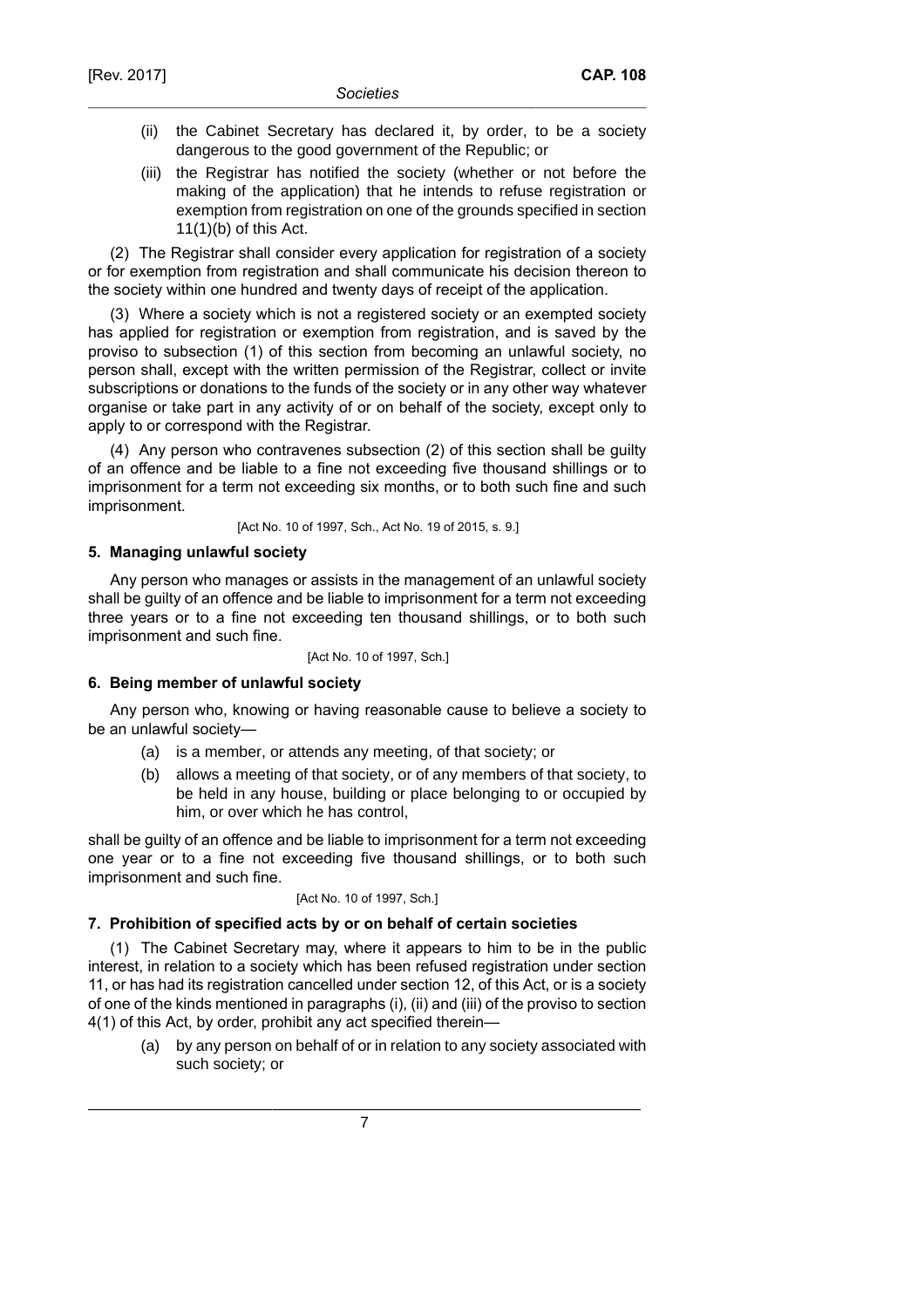(b) by any person on behalf of or in relation to any society which in the opinion of the Cabinet Secretary has objects similar to the objects of such society,

in Kenya or in any particular area of Kenya (being the area in which it appears to him that such society carried on or, as the case may be, proposed to carry on its activities) or in any part of such area.

(2) An order under subsection (1) of this section shall continue in force for such period (not exceeding six months) as may be specified therein:

Provided that this subsection shall not preclude the Minister from making a further order or orders, with or without variations, where it appears to him to be in the public interest so to do.

(3) Any person who contravenes an order made under subsection (1) of this section shall be guilty of an offence and be liable to a fine not exceeding five thousand shillings or to imprisonment for a term not exceeding six months, or to both such fine and such imprisonment.

(4) Without limiting the meaning of the word **"associated"**, for the purposes of this section a society shall be deemed to be associated with a society which has been refused registration or has had its registration cancelled if the former society is the parent society of which the latter society is a branch or is derived from the same parent society or is the successor of such parent society.

#### [Act No. 19 of 2015, s. 10.]

### PART III – REGISTRATION AND EXEMPTION FROM REGISTRATION

#### **8. Appointment of Registrar of societies and other officers**

The Cabinet Secretary shall, by notice in the *Gazette*, appoint a Registrar of Societies to perform the duties and exercise the powers imposed and conferred on the Registrar by this Act, and may appoint a Deputy Registrar and any number of Assistant Registrars, who shall be subject to the directions of the Registrar.

### [Act No. 19 of 2015, s. 11.]

#### **9. Society to apply for registration or exemption**

Every society shall, in the prescribed manner and within twenty-eight days after the formation thereof, make application to the Registrar for registration or for exemption from registration under this Act.

#### **10. Manner of effecting registration or exemption from registration**

(1) Upon application being made in the prescribed manner for registration of a society, the Registrar shall, subject to this Act, register the society by entering in the register of societies, kept for the purpose, the prescribed particulars and the date of the entry.

(2) Upon application being made in the prescribed manner for exemption of a society from registration, the Registrar may, with the approval of the Cabinet Secretary, so exempt the society, and if he does not so exempt the society he shall treat the application as an application for registration and shall, subject to the provisions of this Act, register the society.

(3) Upon registering a society or exempting it from registration, the Registrar shall issue to the society a certificate of registration or exemption from registration in the prescribed form.

[Act No. 19 of 2015, s. 12.]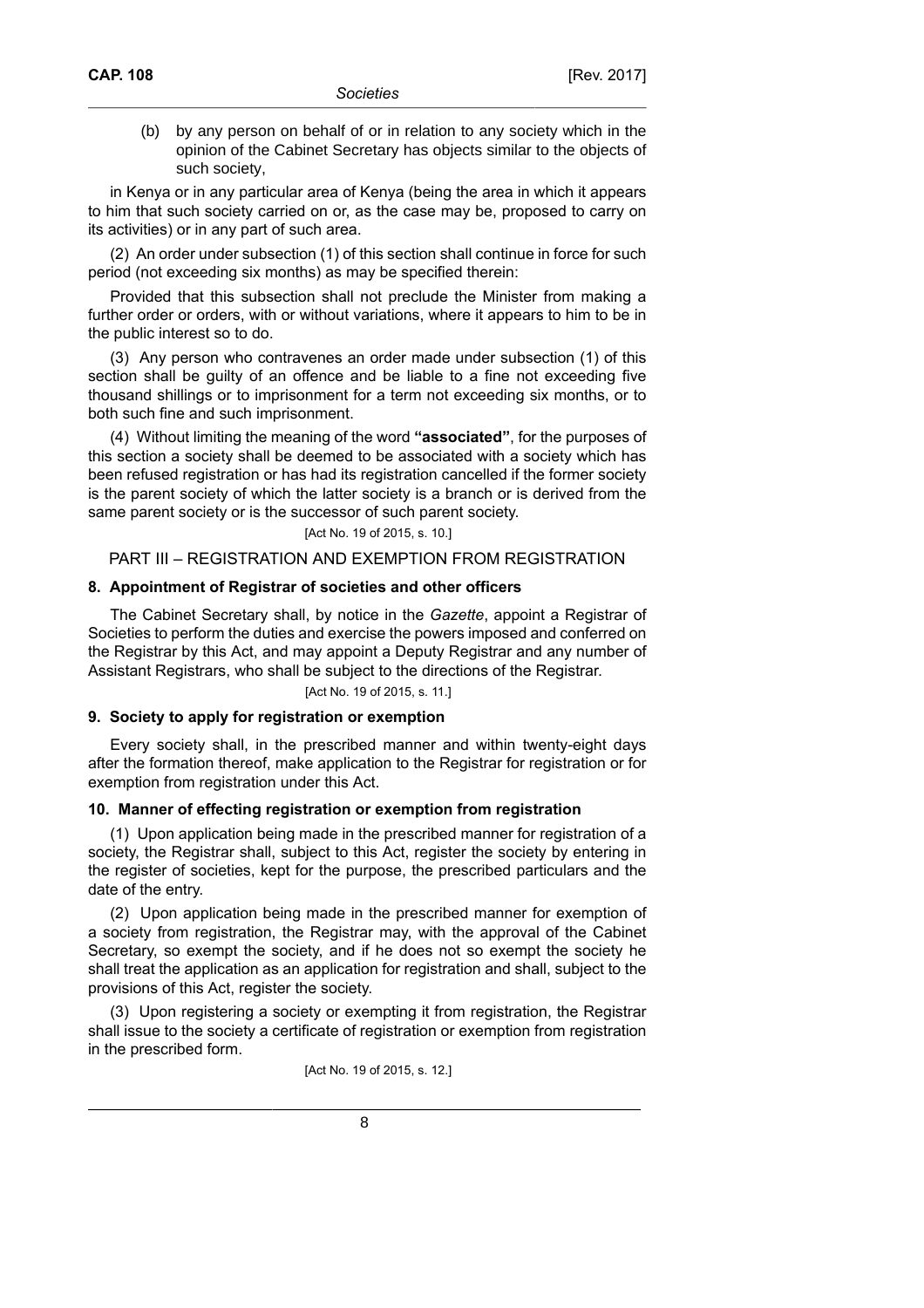### **11. Refusal of registration**

- (1) The Registrar may refuse to register a society where—
	- (a) he is satisfied that such society is a branch of, or is affiliated to or connected with, any organization or association of a political nature established outside Kenya; or
	- (b) any of the proposed officers has been at any time an officer of a society which has been refused registration or which has had its registration cancelled under section 12 of this Act.
- (2) The Registrar shall refuse to register a society where—
	- (a) he has reasonable cause to believe that the society has among its objects, or is likely to pursue or to be used for, any unlawful purpose or any purpose prejudicial to or incompatible with peace, welfare or good order in Kenya, or that the interests of peace, welfare of good order in Kenya would otherwise be likely to suffer prejudice by reason of the registration of the society; or
	- (b) the Cabinet Secretary has, under paragraph (ii) of the proviso to section 4(1) of this Act, declared it to be a society dangerous to the good government of the Republic; or
	- (c) the terms of the constitution or the rules of the society are in any respect repugnant to or inconsistent with any law; or
	- (d) he is satisfied that the application does not comply with the Act or any rules made thereunder; or
	- (e) he is satisfied that the society does not exist; or
	- (f) the name under which the society is to be registered—
		- (i) is identical to that of any other society which either is existing or has existed, or of any society whose application for registration has been refused under this section; or
		- (ii) so nearly resembles the name of any other society as, to be likely to deceive the public or the members of either society as to its nature or identity; or
		- (iii) is, repugnant to or inconsistent with any law or is otherwise undesirable.

[Act No. 10 of 1997, Sch., Act No. 19 of 2015, s. 13.]

# **12. Cancellation or suspension of registration**

(1) Where, in respect of any registered society, the Registrar where he has reasonable cause to believe that the registration of a society should be cancelled or suspended on the ground that—

- (a) the society has where he has reasonable cause to believe among its objects, or is, likely to pursue, or to be used for, any unlawful purpose or any purpose prejudicial to or incompatible with peace, welfare or good order in Kenya; or
- (b) the interests of peace, welfare, or good order in Kenya would, where he has reasonable cause to believe, be likely to be prejudiced by the continued registration of the society; or
- (c) the terms of the constitution or of the rules of the society are, in his opinion, in any respect repugnant to or inconsistent with any law; or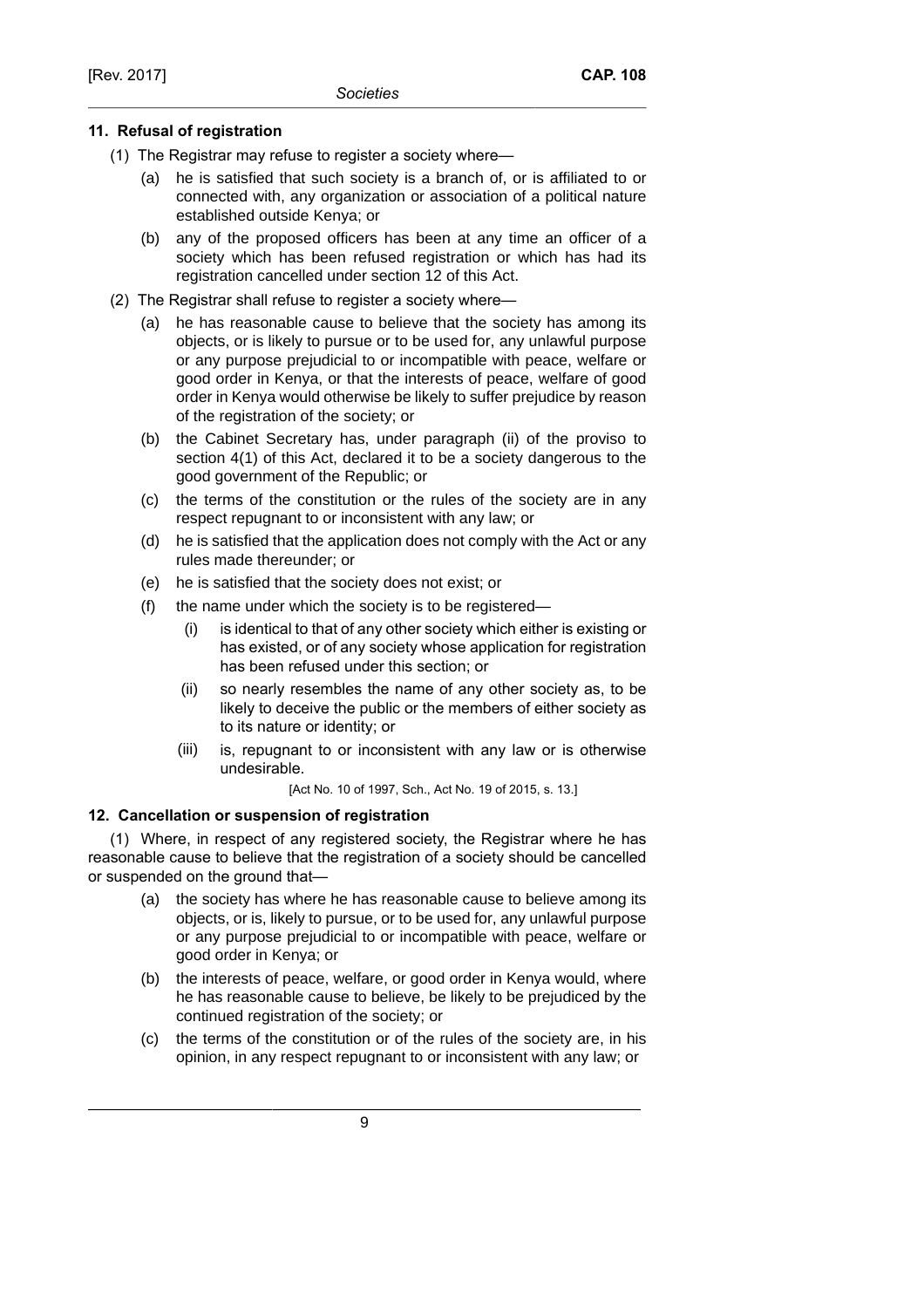- (d) the society has wilfully, and after notice from the Registrar, contravened any of the provisions of its constitution or of its rules, or has contravened section 20 of this Act; or
- (e) the society has failed to comply, within the time allowed for compliance, with an order made under section 31(1) of this Act; or
- (f) the society has dissolved itself; or
- (g) the executive of the society is constituted otherwise than in conformity with its constitution and rules; or
- (h) a person has become an officer of the society who has been for some time an officer of a society which has been refused registration under this Act or which has had its registration cancelled under this section, and the Registrar has given written notice to the society in the prescribed form that such officer must be removed within a period (not being less than seven days from the date of the notice) specified in the notice, and the officer has not been removed within that period; or
- (i) the society has failed to furnish, within the time allowed, one of the documents required by section 30(1) of this Act; or
- (j) the society is, or has without duly notifying the Registrar in the prescribed form become, a branch of or affiliated to, or connected with, any organization or group of a political nature established outside Kenya,

the Registrar shall, give written notice in the prescribed form to the society calling upon the society to show cause, within such period as is specified in the notice, why its registration should not be cancelled or, as the case may be, suspended; and, if the society fails to show cause to the satisfaction of the Registrar within the time specified, the Registrar may cancel or suspend the registration of the society.

(2) The Registrar may, with the approval of the Minister, at any time cancel any registration made under section 10 of this Act and instead grant exemption from such registration under that section.

(3) The Registrar shall cancel the registration of any registered society which has ceased to be a society within the meaning of this Act, or which the Minister has, under paragraph (ii) of the proviso to section 4(1) of this Act, declared to be a society dangerous to the good government of the Republic.

(4) Where under subsection (1) of this section the Registrar cancels the registration of a society, he shall at the same time cancel the registration of every branch of that society.

- (5) (a) Where the registration of a society has been suspended under this
	- section, a society shall not take any action, nor permit any action to be taken, in furtherance of its objects except—
		- (i) the collection of subscriptions;
		- (ii) the payment of its debts; and
		- (iii) such action as the Registrar may from time to time authorize.
	- (b) Any society which contravenes paragraph (a) of this subsection shall be guilty of an offence.

[Act No. 10 of 1997, Sch.]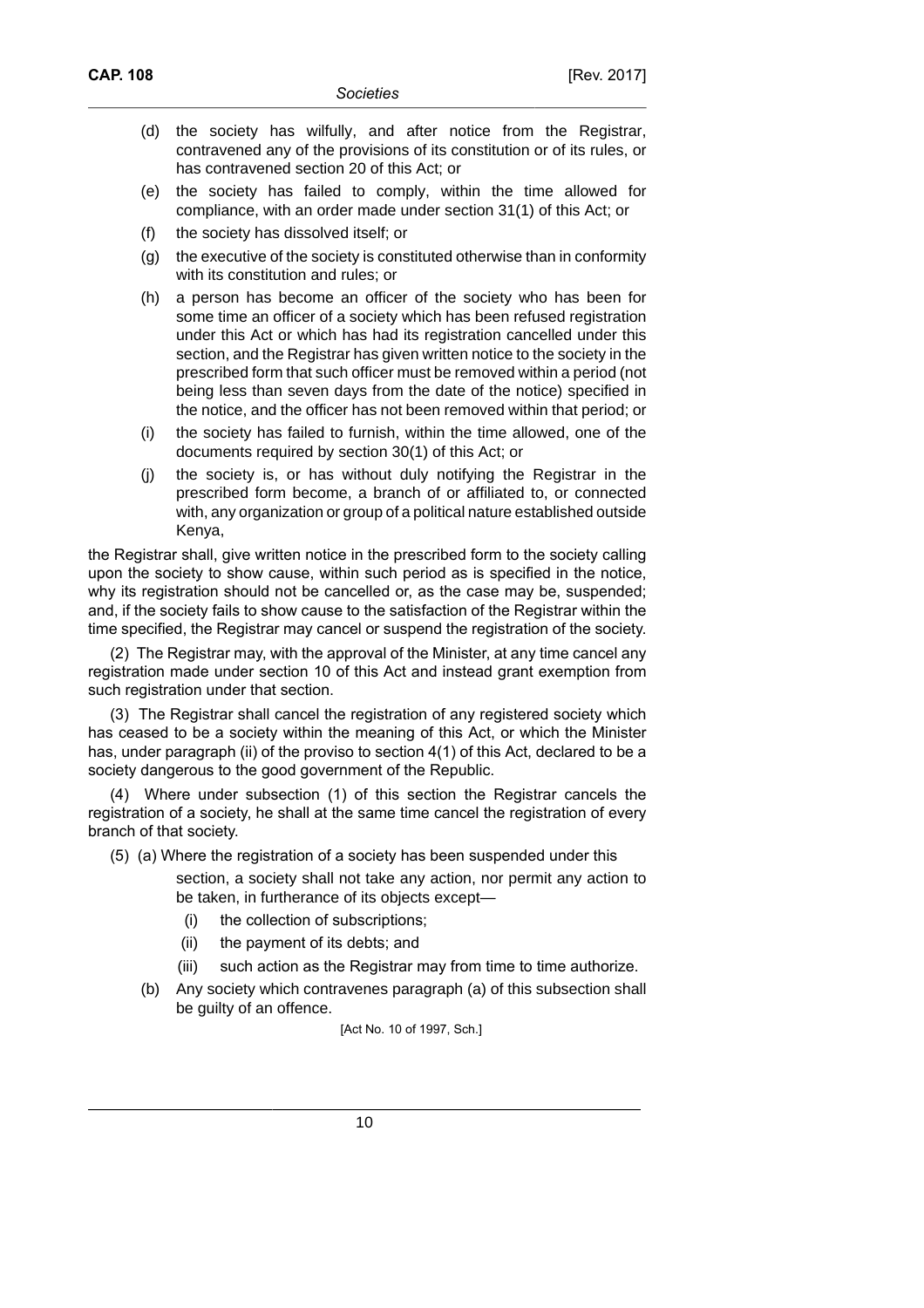#### **13. Rescission of exemption**

The Registrar may, with the approval of the Minister, at any time rescind the exemption of a society from registration given under section 10 of this Act, and if he does so he shall forthwith notify the society thereof:

Provided that the society, if it is not a society of one of the kinds specified in paragraphs (i), (ii) and (iii) of the proviso to section 4(1) of this Act, may, within a period of twenty-eight days from the date of the receipt of notification of the rescission, apply for registration under this Act, and where the society does so it shall not, unless and until such application is refused, be an unlawful society, notwithstanding the said section 4(1).

[Act No. 19 of 2015, s. 14.]

### **14. Cessation of existence of society**

(1) If the Registrar has reason to believe that any registered society or exempted society has ceased to exist, he may publish in the *Gazette* a notice calling upon such society to furnish him, within a period of three months from the date of the notice, with proof of its continued existence.

(2) If at the expiration of such period the Registrar is satisfied that the society has ceased to exist, he shall cancel the registration or rescind the exemption, as the case may be, of the society, and shall thereupon publish in the *Gazette* notice of such cancellation or rescission.

(3) If the Registrar is satisfied beyond doubt that a registered society or exempted society has ceased to exist, he may immediately proceed under subsection (2) of this section without having previously published a notice in the *Gazette*, and the remaining provisions of that subsection shall apply accordingly.

#### **15. Appeal from order of refusal, cancellation or suspension**

(1) Any society aggrieved by the Registrar's refusal to register it, or by the cancellation or suspension of its registration under section 12 may—

- (a) in the case of a political party, appeal to the High Court within thirty days of such refusal, cancellation or suspension; or
- (b) in the case of any other society, appeal to the Cabinet Secretary within thirty days of such refusal, cancellation or suspension and the Cabinet Secretary shall consider, determine and communicate his decision on the appeal within ninety days of the appeal.

(2) A society aggrieved by the decision of the Cabinet Secretary under subsection (1)(b) may appeal to the High Court within thirty days of the decision.

(3) Notwithstanding the provisions of subsection (1) of section 4, where a society other than a society specified in paragraphs (i), (ii) or (iii) of the proviso to section 4(1), lodges an appeal under subsection (1) of this section, such society shall not, pending the decision on the appeal, be an unlawful society.

[Act No. 10 of 1997, Sch., Act No. 19 of 2015, s. 15.]

### PART IV – CONDUCT AND ADMINISTRATION OF SOCIETIES

#### **16. Office and postal address**

(1) Every registered and every exempted society shall have an office and a postal address, and notice of the situation of the office and of the postal address shall be given to the Registrar in the prescribed form on application for registration or exemption from registration.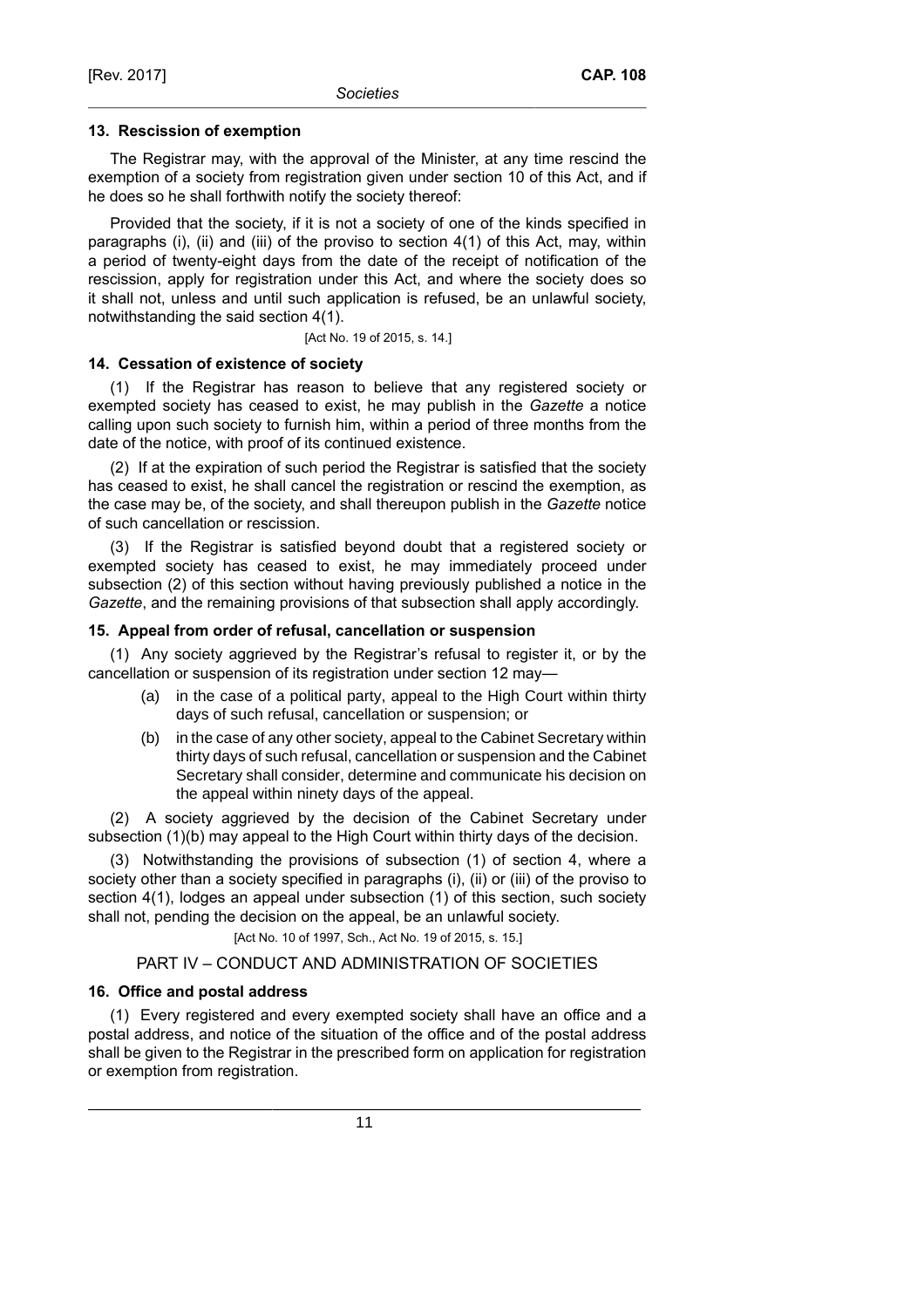(2) All communications and notices required or authorized to be sent under or for the purposes of this Act or any subsidiary legislation thereunder may be sent by post addressed to the postal address of the society.

(3) Notice in the prescribed form of any change of the situation of the office, or of the postal address, of a registered or exempted society shall be given to the Registrar within fourteen days of the change, and the notice shall be signed by three of the officers of the society.

(4) Any registered society or exempted society which—

- (a) operates without having an office, or without having a postal address, or without having given notice of the situation of its office or of its postal address as required by subsection (1) of this section; or
- (b) operates at any place to which its office may have been removed without having given notice of the change in the situation thereof to the Registrar as required by subsection (3) of this section; or
- (c) fails to give notice of any change of its postal address as required by subsection (3) of this section,

shall be quilty of an offence.

### **17. Change of officers or title of office**

(1) Notice in the prescribed form of any change of officers, or of the title of any office, of a registered society shall be given to the Registrar within fourteen days of the change, and the notice shall be signed by three of the officers of the society.

(2) Any registered society which fails to give notice as required by subsection (1) of this section of any change of officers or of the title of any office of the society, shall be guilty of an offence.

### **18. Disputes as to officers**

(1) If the Registrar is of the opinion that a dispute has occurred among the members or officers of a registered society as a result of which the Registrar is not satisfied as to the identity of the persons who have been properly constituted as officers of the society, the Registrar may, by order in writing, require the society to produce to him, within one month of the service of the order, evidence of the settlement of the dispute and of the proper appointment of the lawful officers of the society or of the institution of proceedings for the settlement of such dispute.

(2) If an order under subsection (1) of this section is not complied with to the satisfaction of the Registrar within the period of one month or any longer period which the Registrar may allow, the Registrar may cancel the registration of the society.

(3) A society aggrieved by the cancellation of its registration under subsection (2) may appeal to the High Court within thirty days of such cancellation.

[Act No. 10 of 1997, Sch.]

### **19. Contents of constitution or rules**

(1) The constitution or rules of every registered society or exempted society, formed after the commencement of this Act shall provide, to the satisfaction of the Registrar, for all the matters specified in the Schedule to this Act and shall not be amended so that it ceases so to provide.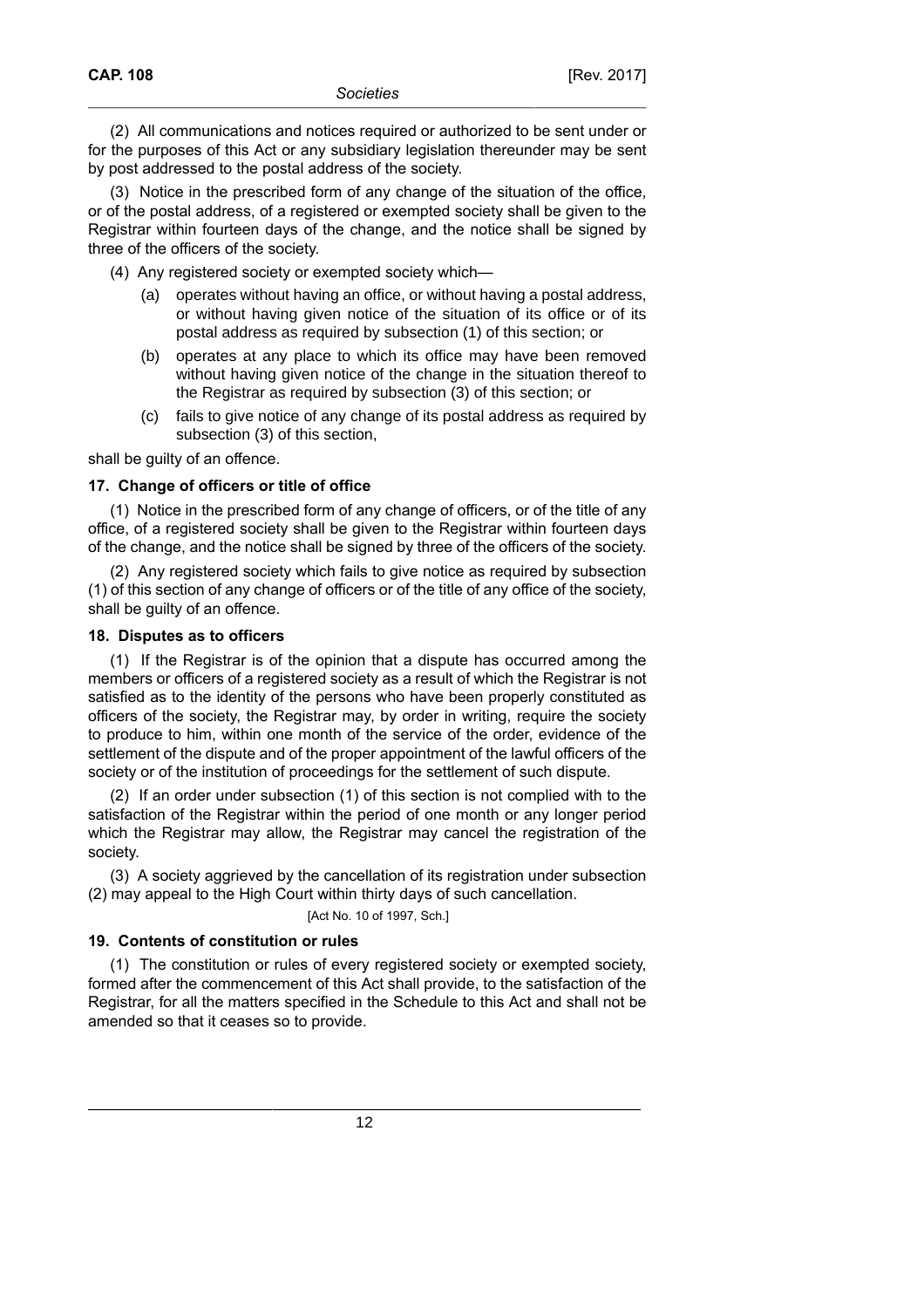(2) The Registrar may, if he thinks fit, by order in writing, require any society which, at the commencement of this Act, is registered to amend its constitution or rules within three months after the date of the order to provide for all or any of the matters specified in the Schedule to this Act, and, notwithstanding its constitution or rules, the society, for the purpose of complying with the order, shall convene a meeting of the same kind as is required by its constitution or rules for amending its constitution or rules, or if the constitution or rules make no provision for such amendment the society shall convene a general meeting of members for the purpose.

(3) If a registered society contravenes an order given under subsection (2) of this section, the society and every officer thereof shall each be guilty of an offence, and the society shall be liable to a fine not exceeding ten thousand shillings, and every officer shall be liable to the like fine or to imprisonment for a term not exceeding one year or to both such fine and such imprisonment:

Provided that an officer shall not be convicted of the offence under this subsection if he establishes to the satisfaction of the court that he exercised due diligence to prevent its commission and that the offence occurred by reason of matters beyond his control.

# **20. Registered society to obtain consent of Registrar before amending name, constitution, etc.**

- (1) No registered society shall—
	- (a) amend its name, or its constitution or rules; or
	- (b) become a branch of, or affiliated to or connected with, any organization or group of a political nature established outside Kenya; or
	- (c) dissolve itself,

except with the prior consent in writing of the Registrar, obtained upon written application to him signed by three of the officers of the society.

(2) An application by a society to do any of the things specified in subsection (1) of this section shall be accompanied by a copy of the minutes of the meeting at which the resolution to do that thing was passed, certified as a true copy by three of the officers of the society, and the application shall be delivered to the Registrar within fourteen days after the day on which the resolution was passed.

(3) Any registered society which contravenes this section shall be guilty of an offence.

# **21. Exempted society to inform Registrar of amendment of name, etc.**

(1) Every exempted society which—

- (a) amends its name or objects; or
- (b) becomes a branch of or affiliated to or connected with, any organization or group of a political nature established outside Kenya; or
- (c) dissolves itself,

shall within fourteen days from the date of effecting such amendment or other matter as aforesaid give to the Registrar notice thereof in writing signed by three of the officers of the society.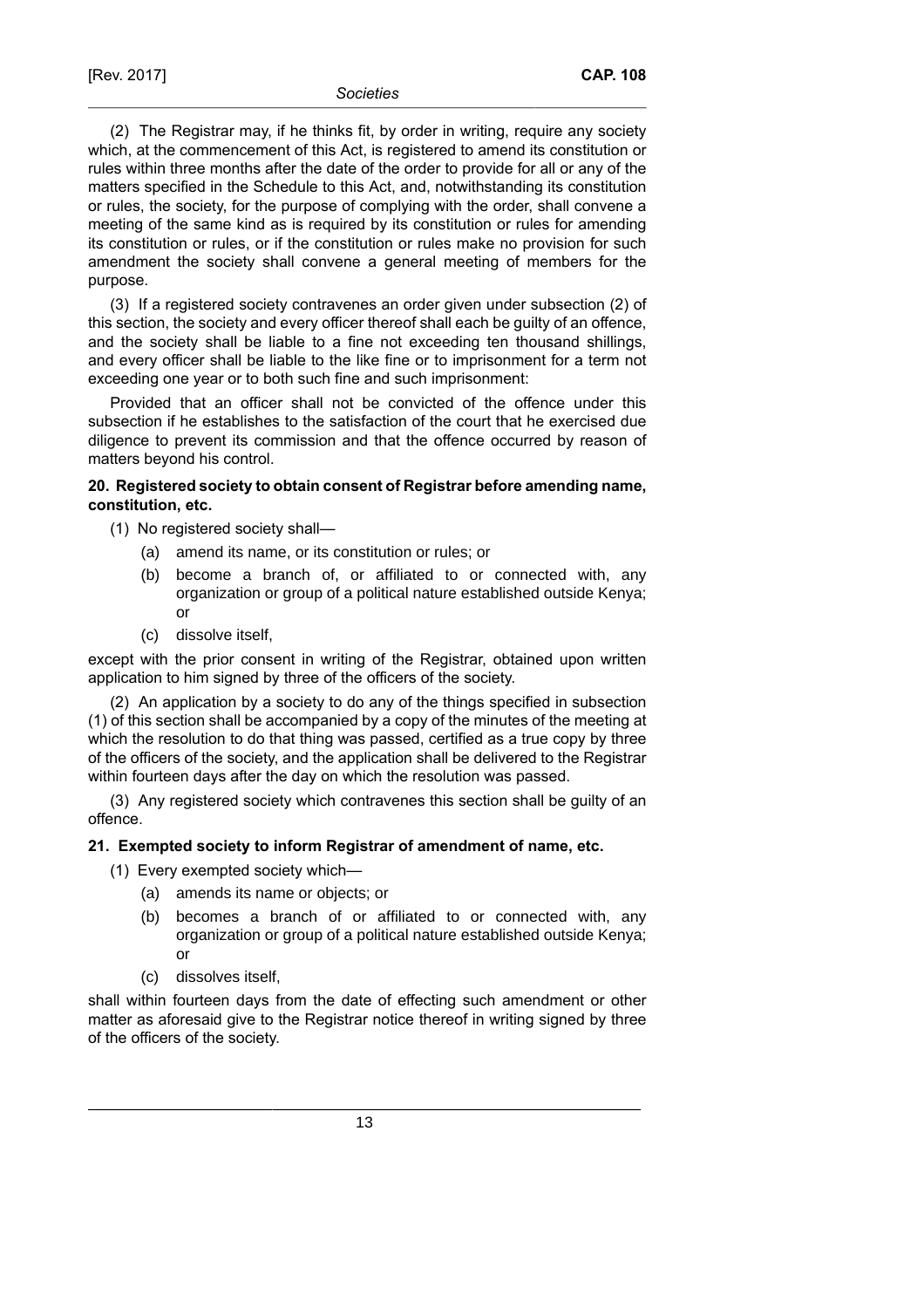(2) Any exempted society which contravenes subsection (1) of this section shall be quilty of an offence.

### **22. Officers on dissolution**

Notwithstanding the dissolution or purported dissolution of a society, the persons who, immediately before the dissolution or purported dissolution, were officers of the society shall be deemed, for the purposes of sections 20 and 21 of this Act, to have been and to be such officers.

## **23. Restriction of appointment of certain officers, etc.**

(1) No person who has been convicted of a crime involving fraud or dishonesty shall be capable of being appointed or elected—

- (a) to the office of treasurer, deputy treasurer or assistant treasurer of a registered society or exempted society; or
- (b) to any other office in such a society the holder of which is responsible for the collection, disbursement, custody or control of the funds of the society or for its accounts; or
- (c) to be trustee or auditor of such a society.

(2) No person shall be capable of being appointed or elected auditor of a registered society or exempted society who is an officer of that society.

# **24. Purporting to act as officer**

Any person who—

- (a) acts or purports to act as an officer of a registered society, and who has not been duly appointed or elected as an officer of that society; or
- (b) having been appointed or elected as an officer of a society (otherwise than at the time of the formation of the society), acts as an officer of that society after the end of the period prescribed by section 17(1) of this Act for giving notice of his appointment or election to the Registrar, no such notice having been given within such period,

shall be guilty of an offence and liable to a fine of five thousand shillings or to imprisonment for a term not exceeding six months, or to both such fine and such imprisonment:

Provided that this section shall not prevent a person who has been duly appointed or elected as officer of the society from signing the notice prescribed by section 17(1) of this Act.

# **25. Register of members**

(1) Every registered society shall keep a register of its members in such form as the Registrar may specify or as may be prescribed, and shall cause to be entered therein the name and address of each member, the date of his admission to membership and the date on which he ceases to be a member.

(2) If a registered society contravenes subsection (1) of this section, the society and every officer thereof shall each be guilty of an offence, and the society shall be liable to a fine not exceeding ten thousand shillings, and every officer shall be liable to the like fine or to imprisonment for a term not exceeding one year or to both such fine and such imprisonment: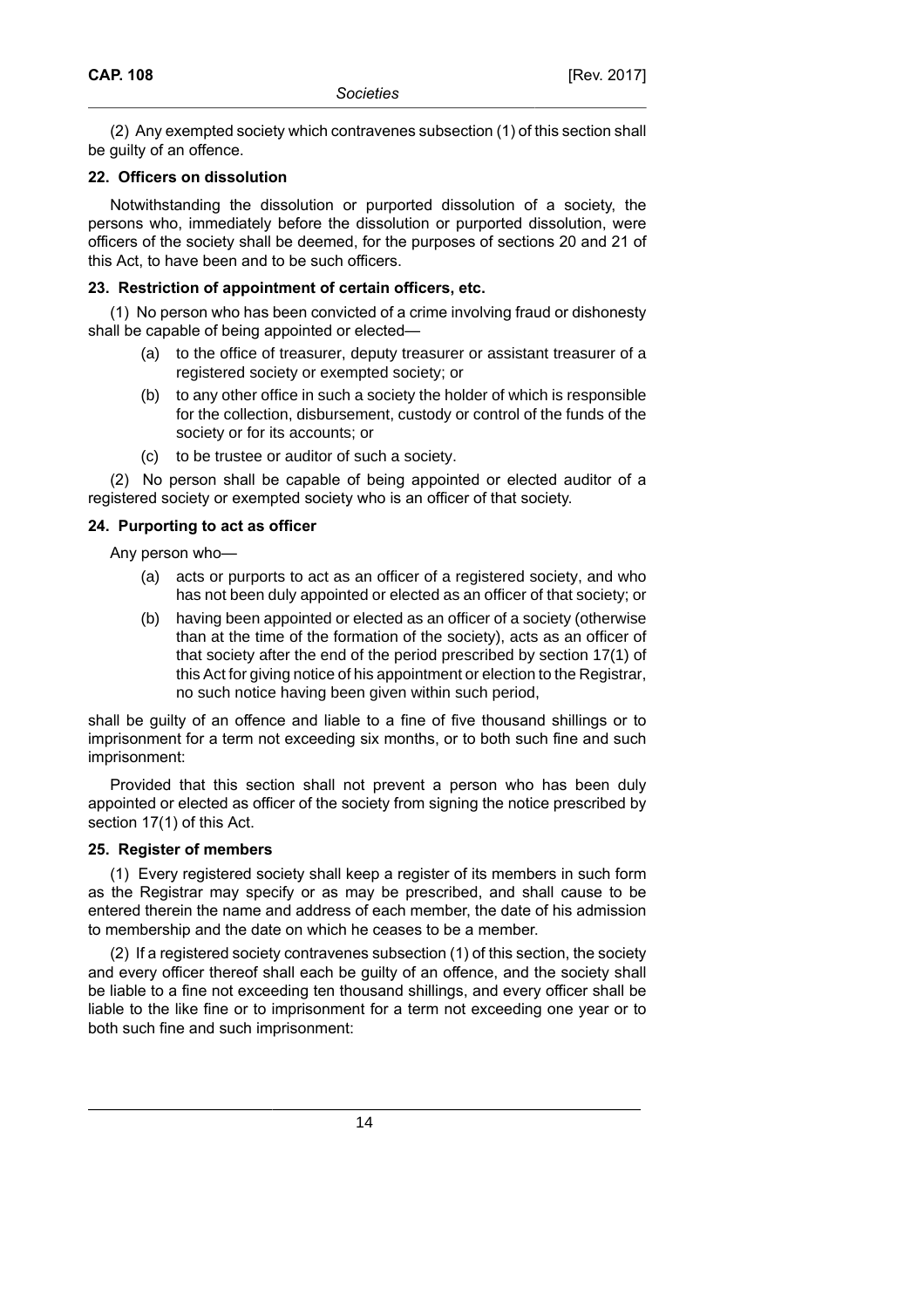Provided that an officer shall not be convicted of the offence if he establishes to the satisfaction of the Court that he exercised due diligence to prevent its commission and that the offence occurred by reason of matters beyond his control.

### **26. Books of account**

(1) Every registered society shall keep one or more books of account, and shall cause to be entered therein details of all moneys received and payments made by the society.

(2) Any registered society which contravenes subsection (1) of this section shall be guilty of an offence.

### **27. Treasurer to render accounts**

(1) Subject to the constitution or rules of the society, every treasurer and every other officer of a registered society who is responsible for the accounts of the society or for the collection, disbursement, custody or control of its funds shall-

- (a) at least once in every year at such time as may be specified in the constitution or rules of the society; and
- (b) at any other times at which he may be required to do so by a resolution of the members of the society or by the rules thereof; and
- (c) upon resigning or otherwise vacating his office,

render to the society and its members a full and true account of all moneys received and paid by him during the period which has elapsed since the date of his assuming office or, if he has previously rendered an account, since the last date upon which he rendered such account, and of the moneys remaining in his hands at the time of rendering such account, and of all bonds, securities or other property of the society entrusted to his custody or under his control.

(2) After the account has been rendered, the treasurer or other officer referred to in subsection (1) of this section shall, if he is resigning or vacating his office or if required to do so, forthwith hand over to the succeeding treasurer or officer, as the case may be, such moneys as appear to be due from him, and all bonds, securities, effects, books, papers and property of the society in his hands or otherwise under his control.

(3) Any treasurer or other officer referred to in subsection (1) who contravenes this section shall be guilty of an offence and be liable to a fine not exceeding five thousand shillings or to imprisonment for a term not exceeding six months, or to both such fine and such imprisonment.

# **28. Inspection of accounts and documents**

(1) A registered society shall make its books of account and all documents relating thereto, and a list of the members of the society, available—

- (a) for inspection by any officer or member of the society at such place and at such times as may be provided for in the constitution or rules of the society; and
- (b) for inspection by the Registrar, or by any person authorized by him in writing in that behalf, at the office of the Registrar at any reasonable time specified by him, if so required in writing by the Registrar.

(2) Any registered society which fails to make available to the Registrar, at his office and at the specified time, any books of account, documents or lists of members which he has been required under subsection (1) of this section to make so available shall be guilty of an offence.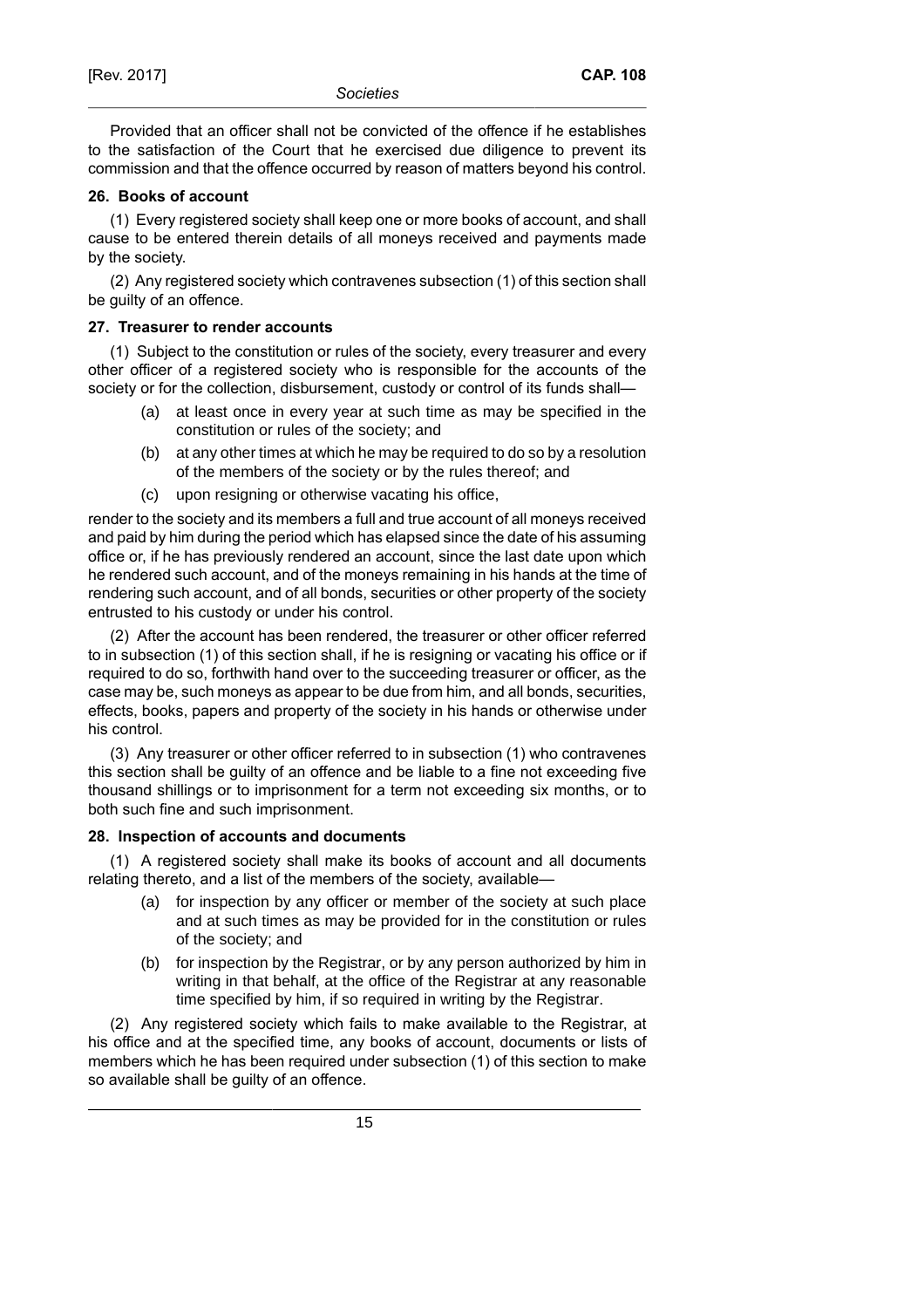(3) Any person who obstructs the Registrar or any such authorized person in the carrying out of an inspection under subsection (1) of this section shall be guilty of an offence and be liable to a fine not exceeding one thousand shillings or to imprisonment for a term not exceeding two months, or to both such fine and such imprisonment.

#### **29. Meetings of societies**

(1) Every registered society shall, at least once in every year, hold a general meeting to which all its members shall be invited, and shall at such meeting—

- (a) render a full and true account of the moneys received and paid by the society, such account being audited in accordance with the rules of the society; and
- (b) cause to be elected or appointed all such officers, trustees and auditors and, where applicable, such committees as are required in accordance with the constitution and rules of the society.

(2) Any registered society which contravenes subsection (1) of this section shall be guilty of an offence.

### **30. Annual returns**

(1) Every registered society shall furnish annually to the Registrar, on or before the prescribed date, such returns, accounts and other documents as may be prescribed.

(2) If any return, account or other document furnished under subsection (1) of this section is incomplete in any material particular, it shall be taken not to have been furnished for the purposes of subsection (1) of this section.

(3) Any registered society which contravenes subsection (1) of this section shall be guilty of an offence.

(4) Any person who wilfully makes or orders or causes or procures to be made any false entry in or omission from any return, account or other document furnished under this section shall be guilty of an offence and be liable to a fine not exceeding ten thousand shillings or to imprisonment for a term not exceeding one year, or to both such fine and such imprisonment.

### **31. Registrar may call for information and accounts**

(1) Where the Registrar has reasonable cause to believe that circumstances have arisen which render it expedient for the proper performance of his functions under this Act so to do, he may, by order in writing, require any registered society to furnish him with—

- (a) a true and complete copy of its constitution and rules;
- (b) a true and complete list of its officers and members;
- (c) a true and complete copy of the minutes of any meeting held by the society at which officers of the society were elected or appointed or were ostensibly appointed or elected;
- (d) a true and complete return of the number of meetings held by the society in Kenya within the period of six months immediately preceding the date of the order, stating the place or places at which such meetings were held;
- (e) duly audited accounts of the society covering such period as he deems necessary for the purpose for which the order is made;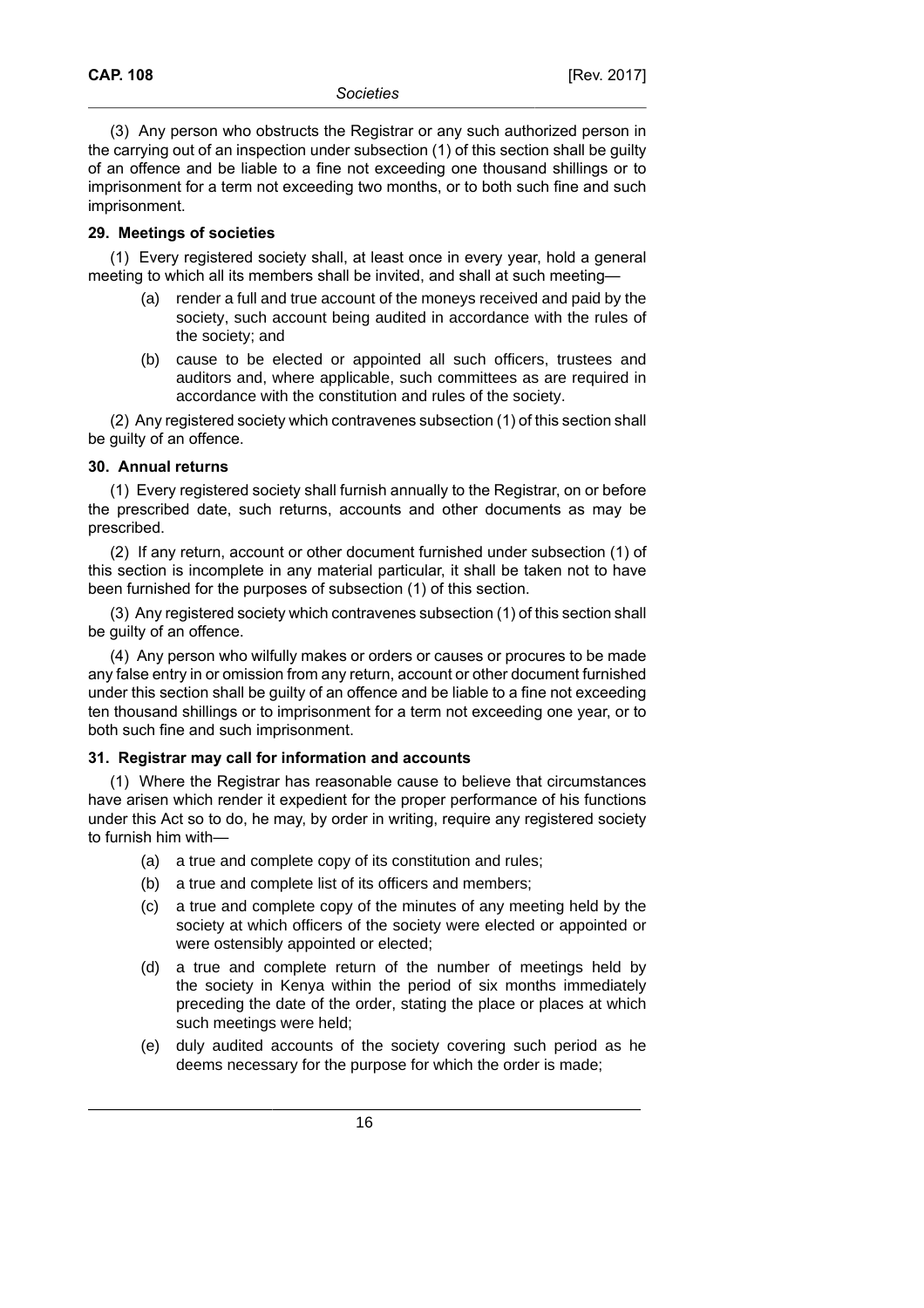(f) such other accounts, returns and other information as may be prescribed.

(2) An order given under subsection (1) of this section shall require compliance therewith within a specified period (not being less than twenty-one days in respect of the documents specified in paragraphs (a), (b), (c), (d) and (f), and not less than sixty days in respect of the documents specified in paragraph (e) of that subsection):

Provided that the Registrar may, on application made to him, extend the period.

(3) Where the Registrar ordered duly audited accounts under paragraph (e) of subsection (1) of this section, the cost of the audit shall be paid out of the funds of the society in respect of which the order is made, unless the Registrar otherwise directs.

(4) A society which, on the ground of its failure to comply with an order to furnish duly audited accounts under this section, has had its registration cancelled under section 12 of this Act shall not again be registered, and no society which, in the opinion of the Registrar, is a successor of such a society, shall be registered, unless in either case, in addition to compliance with the provisions of this Act concerning registration, the application for registration is accompanied by the duly audited accounts required by the order.

(5) Any registered society, which fails to comply with an order given under subsection (1) of this section shall be guilty of an offence.

(6) If any information or document furnished to the Registrar in pursuance of an order given under this section is false, incorrect or incomplete in any material particular there shall be deemed to have been no compliance with such order.

(7) In this section, the expression **"duly audited"** means audited by a person approved by the Registrar.

### **32. Discretion to publish certain information**

The Registrar, where it appears to him to be in the interests of the members of any society, may publish in the *Gazette*, or by advertisement in any newspaper or in any other manner he may think fit, any information received by him under section 20, section 21 or section 31 of this Act.

# PART V – WINDING-UP

# **33. Liquidation of certain societies**

- (1) The Cabinet Secretary may, by order published in the *Gazette*
	- (a) appoint a person to be the liquidator of a society that is an unlawful society, or that has had its registration cancelled or its exemption rescinded under Part III or has otherwise ceased to exist; and
	- (b) vest in the liquidator all property (both movable and immovable) of the society.

(2) As soon as practicable after the publication of an order under subsection (1), the liquidator shall proceed to liquidate the affairs of the society.

### [Act No. 19 of 2015, s. 16.]

# **34. Procedure when the Society is solvent**

(1) If, after all the debts and liabilities of the society of which the liquidator has notice and the costs of the liquidation have been satisfied or provided for, there are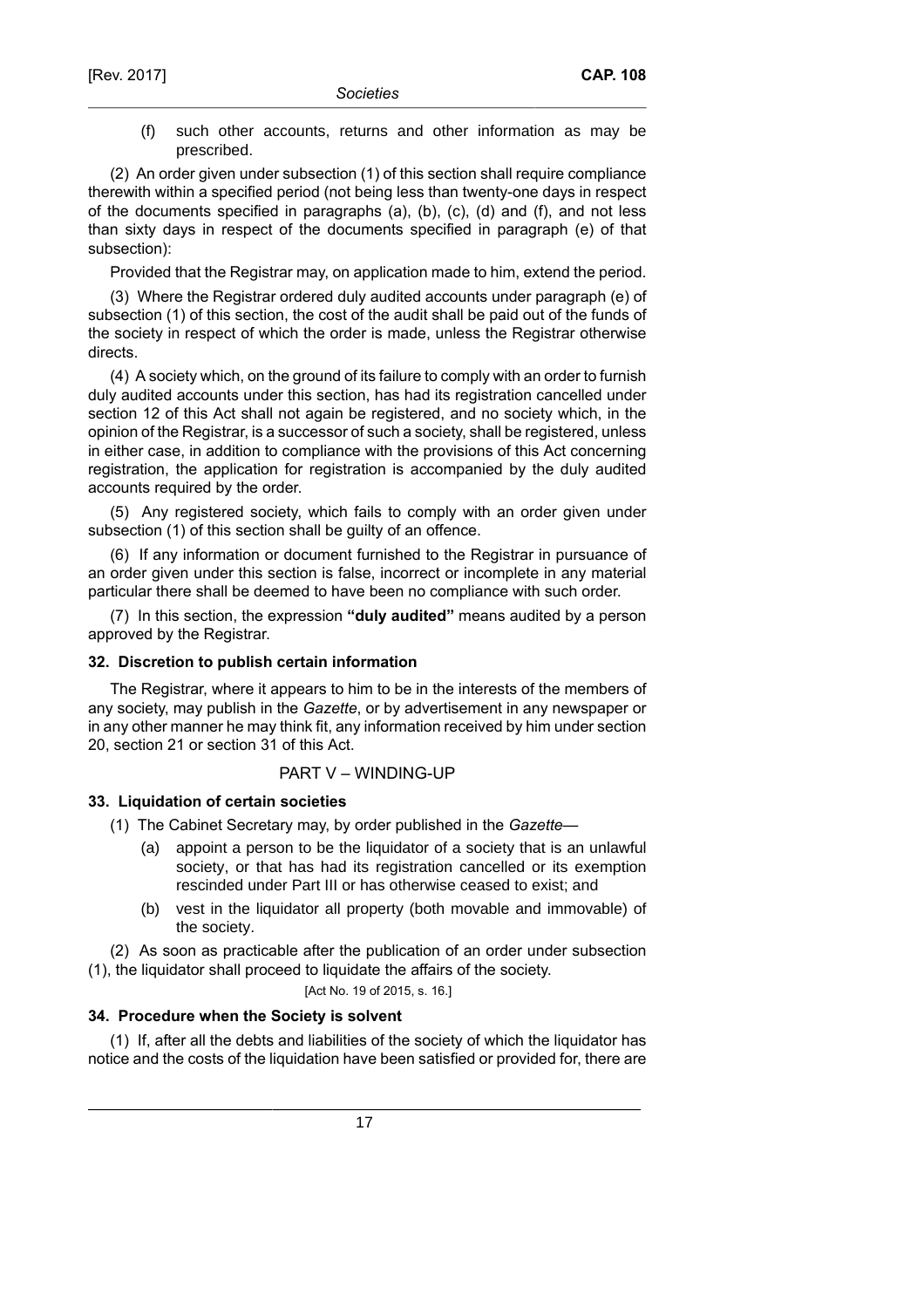any surplus assets, the liquidator shall prepare and submit to the Cabinet Secretary a scheme for the disposal of those assets.

(2) If, after making such amendments (if any) as the Cabinet Secretary considers appropriate, the Cabinet Secretary approves a scheme submitted to the Cabinet Secretary under subsection (1), the Cabinet Secretary shall endorse the approval on the amendments.

(3) As soon as practicable after the Cabinet Secretary has endorsed the scheme, the liquidator shall distribute the surplus assets in accordance with the scheme.

#### [Act No. 19 of 2015, s. 17.]

### **35. Procedure if society is insolvent**

(1) If the assets of the society are insufficient to enable the debts and liabilities of which the receiver has notice and the costs of the liquidation to be satisfied in full, the liquidator shall —

- (a) set aside an amount sufficient to meet the costs of the liquidation; and
- (b) after doing so, divide the balance among the creditors who have proved their debts in proportion to the size of their claims.

(2) Except as provided by this Act, the provisions of the Insolvency Act, 2015, relating to the liquidation of a company apply to the liquidation of a society as they apply to the liquidation of a company.

#### [Act No. 19 of 2015, s. 18.]

### **36. Supplementary provisions relating to the liquidation of society**

(1) Stamp duty is not be payable on an order made under section 33, and so far as the order affects registered land —

- (a) the liquidator shall lodge it with the relevant registrar for registration, who shall register it accordingly without charge; and
- (b) on the registration of the document, the land vests in the liquidator.

(2) For the purpose of discovering, taking possession of, recovering and realising the property of the society, the liquidator has all the powers vested in the Official Receiver or a liquidator by the Insolvency Act, 2015.

(3) Before distributing any assets under this Part, the liquidator shall -

- (a) fix a date by which the creditors of the society are required to prove their claims or be excluded from any distribution made before they have proved their claims; and
- (b) shall publish in the Gazette a notice of that date, and notify that date to those creditors individually so far as it is practicable to do so.

(4) The liquidator may charge fees for liquidating a society at the rate prescribed for the liquidation of companies under the Insolvency Act, 2015, or such other fees as the Cabinet Secretary may in any particular case or kind of case order.

(5) If an order has been made in respect of a society under section 33, the Cabinet Secretary may, by a further order published in the *Gazette*, suspend the operation of the order for such period as seems to the Cabinet Secretary to be necessary for the purpose of enabling the society to liquidate its own affairs.

[Act No. 19 of 2015, s. 19.]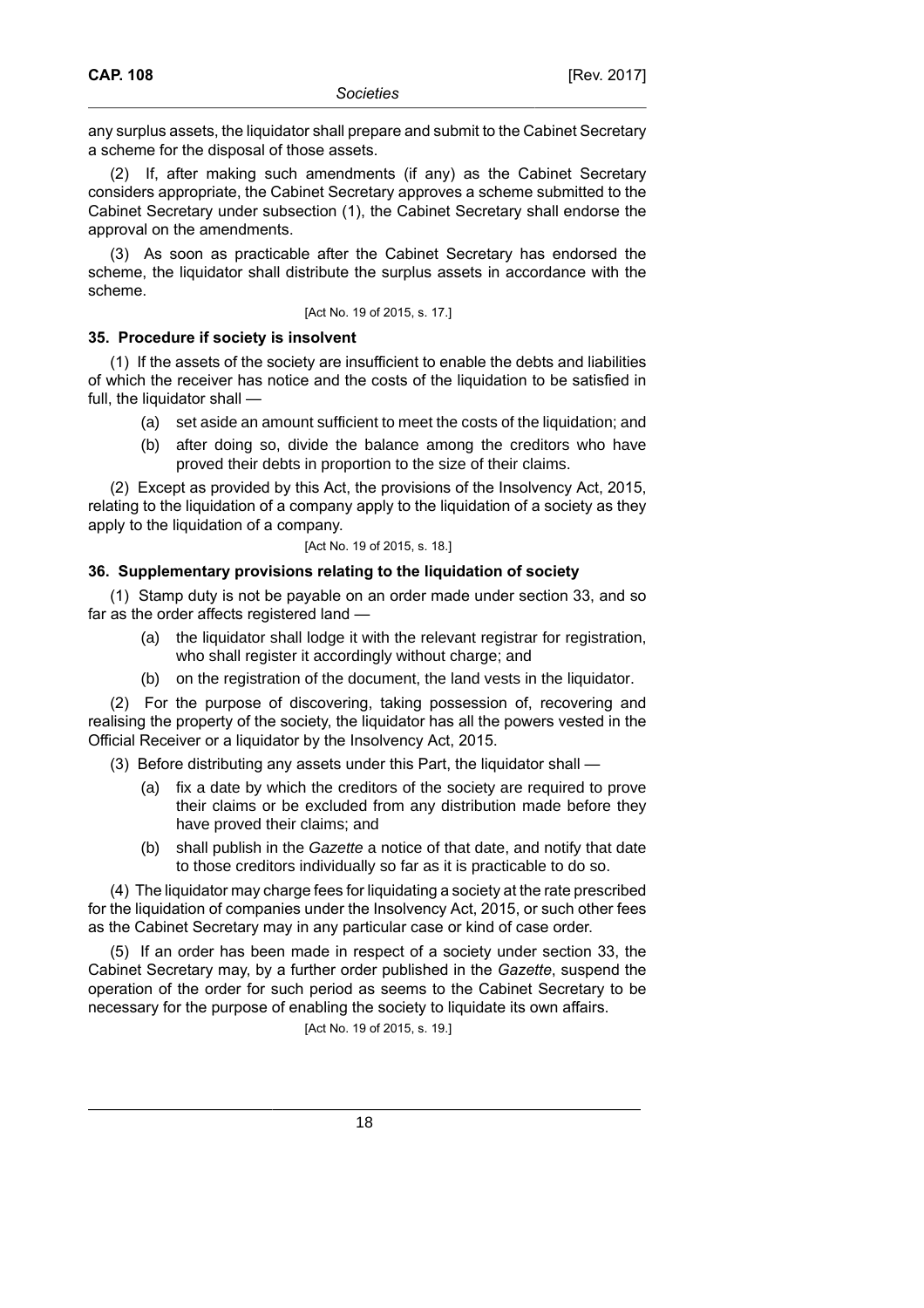### **37. Part not to apply to forfeited property**

This Part does not apply to any property ordered under section 43 of this Act to be forfeited.

### PART VI – INVESTIGATION OF OFFENCES AND PUNISHMENT OF OFFENDERS

### **38. Power to investigate**

(1) The Registrar or any administrative officer or any police officer of or above the rank of Sub-Inspector (in this section referred to as the requiring officer) may, in writing, require any person who he has reason to believe is able to give any information as to the existence or operation of any unlawful society, or suspected unlawful society, or as to the operations of any registered society or exempted society, or as to the operations or property of a society which has been dissolved or has otherwise ceased to exist, to attend before him at a specified time, and such attendance may be required at any police station or police office situated within the district in which that person resides, or for the time being is or is found, or at the office of any administrative officer within such district, or at the office of the Registrar.

(2) Any person who without reasonable cause fails to comply with a requirement made under subsection (1) of this section or, having attended in compliance therewith, refuses or fails to give his correct name and address and to answer truly all questions that may be properly put to him, and to produce all documents in his custody, possession or power relating to such society or suspected society which he has been required to produce, shall be guilty of an offence and be liable to a fine not exceeding one thousand shillings or to imprisonment for a term not exceeding two months, or to both such fine and such imprisonment.

(3) The requiring officer may record in writing any statement made to him by the person attending before him, whether such person is suspected of having committed an offence under any law or not, and any such written statement shall be signed by the person making it after it has been read to him in a language which he understands, and after he has been invited to make any correction he may wish.

(4) If any person does or omits to do an act that constitutes an offence under subsection (2), the requiring officer may, if of the opinion that it would be advisable to be able to identify the person in the future, order that a photograph and impressions of fingerprints of the person be taken, in which case section 55 of the National Police Service Act, 2011 applies as though the person were in lawful custody.

[Act No. 19 of 2015, s. 20.]

### **39. Powers of entry, arrest and search**

A magistrate, a police officer of or above the rank of Assistant Superintendent or any police officer authorized in writing by a magistrate or by such a police officer may without warrant enter with or without assistance any house or building or any place in which he has reason to believe that a meeting of an unlawful society, or of persons who are members of an unlawful society, is being held, and may without warrant arrest or cause to be arrested all persons found therein, and search such house, building or place, and seize or cause to be seized all insignia, banners, arms, books, papers, documents and other property which he has reasonable cause to believe belong to an unlawful society or are in any way connected with the purpose of the meeting: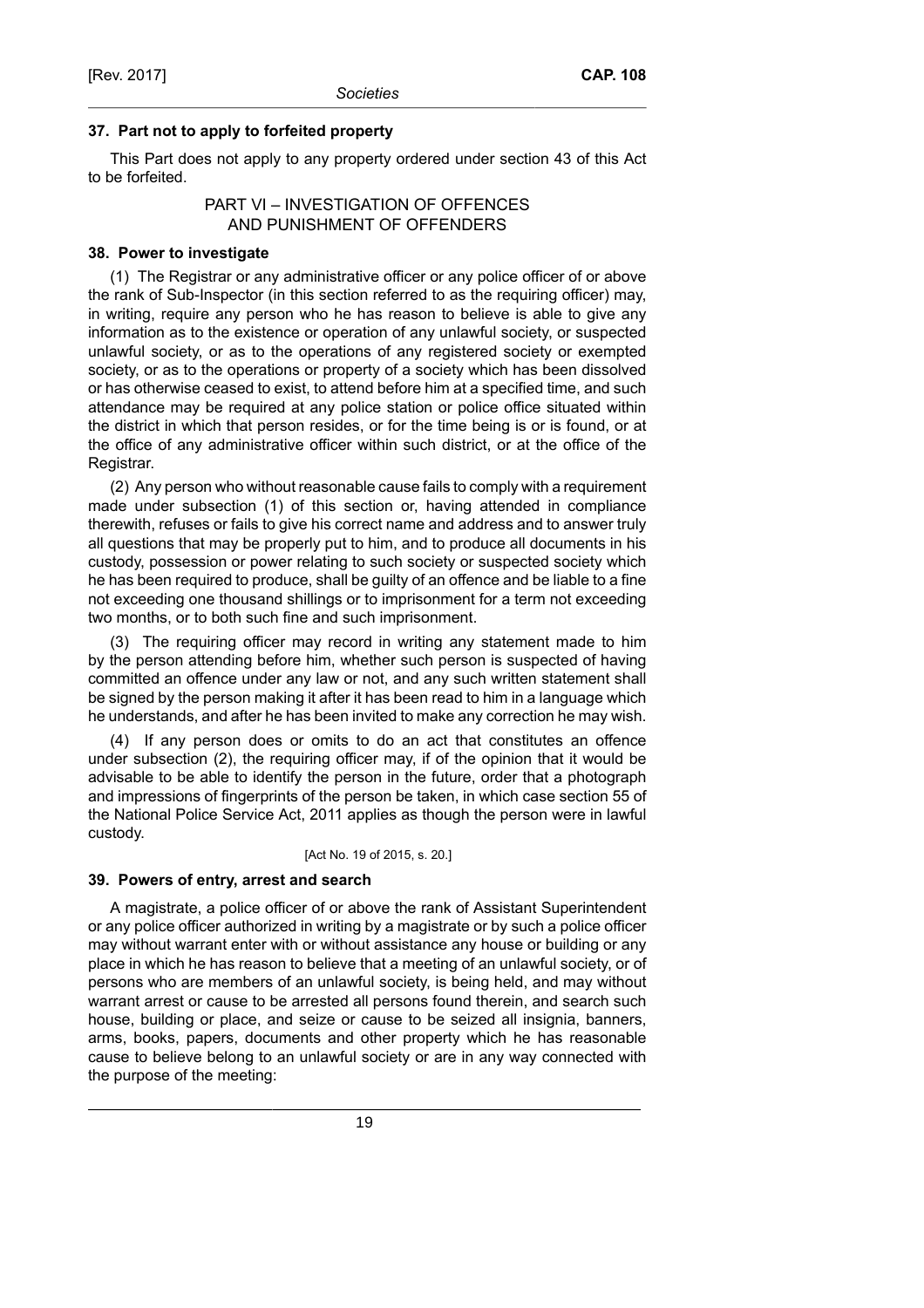Provided that—

- (i) an officer shall act under this section without a warrant only if he has reasonable cause to believe that the delay occasioned in obtaining a warrant would seriously hinder him in the performance of his duties;
- (ii) section 36 of the Criminal Procedure Code (Cap. 75) shall apply in the case of every person arrested without a warrant under this section;
- (iii) if anything is seized by such officer he shall cause it to be forthwith brought before a court, in order that it may be dealt with according to law.

#### **40. Offences cognisable**

Offences under section 5, section 6 or section 7 of this Act shall be cognizable to the police.

#### **41. Proceedings against societies**

(1) Where a society is charged with an offence under this Act or any rules made thereunder, the society may appear by a representative, who may enter a plea on behalf of the society and conduct the society's defence on its behalf.

(2) In this section, **"representative"** in relation to a society means a person who the court is satisfied has been duly appointed in writing by the society to represent it, but a person so appointed shall not by virtue of such appointment be qualified to act on behalf of the society before any court for any purposes other than those specified in this section.

### **42. General penalty**

Where a society is guilty of an offence under this Act for which no penalty is expressly provided, the society shall be liable to a fine not exceeding five thousand shillings, and in addition every officer thereof shall be guilty of the like offence and be liable to the like fine or to imprisonment for a term not exceeding six months or to both such fine and such imprisonment:

Provided that an officer shall not be convicted of the offence if he establishes to the satisfaction of the court that he exercised due diligence to prevent its commission and that the offence occurred by reason of matters beyond his control.

### **43. Forfeiture**

A court may at any time order that any books, accounts, writings, banners, insignia or other property belonging to any unlawful society shall be forfeited and delivered to the Registrar for disposal in such manner as he may see fit.

#### PART VII – EVIDENCE

### **44. Admissibility of certified copies and extracts**

(1) In any legal proceedings, a paper purporting to be a copy of or an extract from any register or document kept by the Registrar, and purporting to be certified by him as a true copy or extract as aforesaid, shall be admissible as *prima facie* evidence of the contents of such register or document.

(2) In the absence of evidence to the contrary, it shall be presumed that the signature on any such certificate is genuine and that the person signing it held the office and qualifications which he professed to hold at the time when he signed it.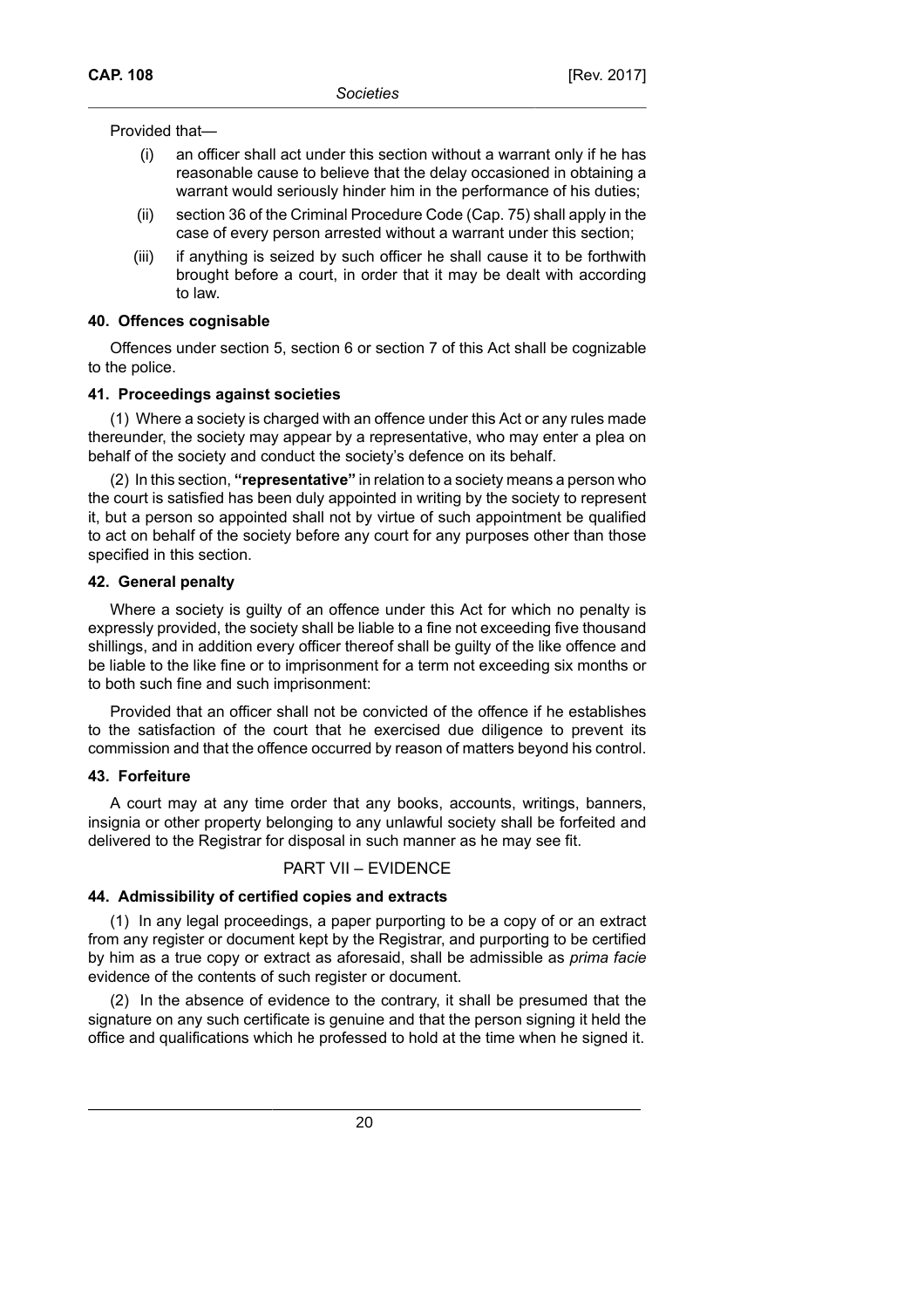(3) No process for compelling the production of any document kept by the Registrar shall issue from any court except with the leave of that court, and any such process which is so issued shall bear a statement that it is issued with the leave of the court.

(4) The Registrar shall not, in any legal proceedings to which he is not a party, be compellable—

- (a) to produce any document the contents of which can be proved under subsection (1) of this section; or
- (b) to appear as a witness to prove the matters, transactions or accounts recorded in any such document,

unless the court for special cause so orders.

### **45. General presumptions**

In any prosecution or other proceedings under this Act—

- (a) where it is proved that a club, company, partnership or association is in existence, it shall be presumed that such club, company, partnership or association is a society within the meaning of this Act unless the contrary is proved;
- (b) where it is alleged that a society is an unlawful society, the burden of proving that it is a registered society, or an exempted society, or that it is not a society, shall lie on the person charged;
- (c) a person named in the register kept by the Registrar as the holder of an office of a society shall be presumed to be the holder of that office or as the case may be, an office of that society, until the contrary is proved;
- (d) it shall not be necessary for the prosecution to prove that a society possesses a name, or that it has been constituted or is usually known under a particular name.

### **46. Presumption of membership and existence of society**

(1) In any prosecution under this Act, where any books, accounts, writings, lists of members, seals, banners or insignia of or relating to, or purporting to relate to, a society are found in possession of any person, it shall be presumed, until the contrary is proved, that such person is a member of that society, and the society shall be presumed, until the contrary is proved, to be in existence at the time such books, accounts, writings, lists of members, seals, banners or insignia are so found.

(2) Where any books, accounts, writings, lists of members, seals, banners or insignia of or relating to a society are found in the possession of any person, it shall be further presumed, until the contrary is proved, that that person assists in the management of the society.

### **47. Evidence of membership of unlawful society**

In any prosecution under this Act, it shall be no objection to the admissibility of evidence as to the constitution or rules, objects or activities of any society that the witness tendering such evidence is not or has not been a member of any unlawful society.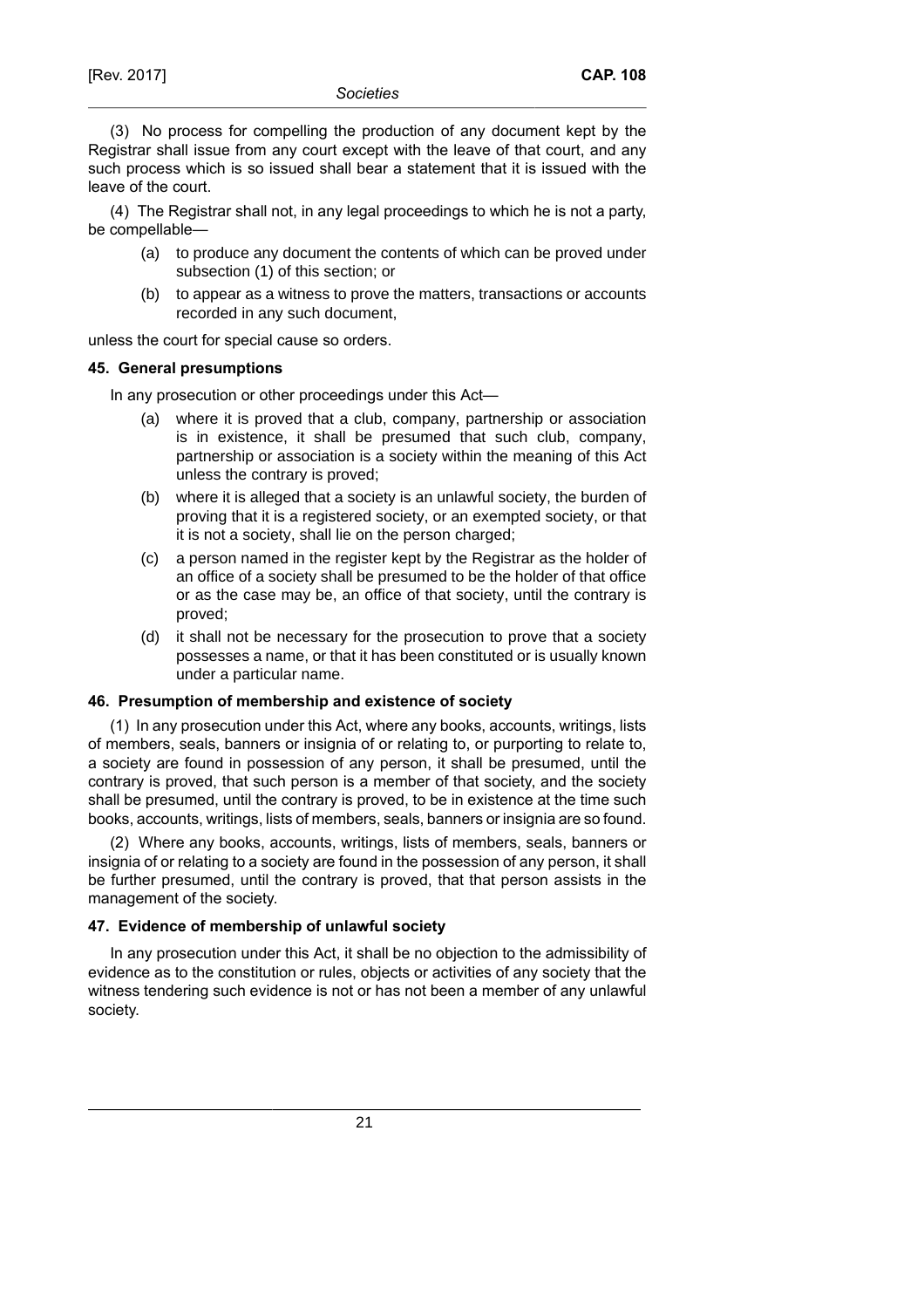# PART VIII – GENERAL

# **48. Inspection of documents by public**

On payment of the prescribed fees, any person may inspect at the office of the Registrar the register and any documents relating to any society lodged with the Registrar under this Act, and may obtain from the Registrar a copy of or extract from such register or document.

# **49. Orders binding if served**

An order given by the Registrar to any society under section 18, section 19 or section 31 of this Act shall be binding—

- (a) upon the society if served in accordance with section 50(1) of this Act; and
- (b) upon every officer thereof upon whom the order or a copy thereof is served.

# **50. Service of summons**

(1) Every order, notice, summons or other document issued under this Act or under any rule made thereunder shall be validly served—

- (a) on a society, if it is sent by registered post addressed to it at its registered postal address; or
- (b) on an individual, if it is served or is sent by registered post addressed to him at the registered postal address of the society with which he is concerned.

(2) Any document served by being sent by registered post shall be deemed to have reached the person or society to whom or to which it is addressed at the end of ninety-six hours after the time of posting.

## **51. Exemption**

Subject to the special provisions as to exemption from registration contained in section 10 of this Act, the Registrar may, by writing under his hand, exempt any specified society from all or any of the provisions of this Act or of any rules made thereunder, subject to such conditions, if any, as he may think fit, and may at any time cancel any such exemption or amend any such condition.

### **52. Indemnification of public officers**

No suit shall lie against any public officer for anything done or omitted to be done by him in good faith and without negligence in the intended exercise of any power or the intended performance of any duty conferred or imposed on him by or under this Act.

# **53. Rules**

(1) The Cabinet Secretary may make rules for prescribing anything which under this Act may be prescribed, and generally for the better carrying out of the provisions of this Act.

(2) Without prejudice to the generality of the powers conferred by subsection (1) of this section, rules made thereunder may provide for all or any of the following matters—

(a) prescribing fees and forms;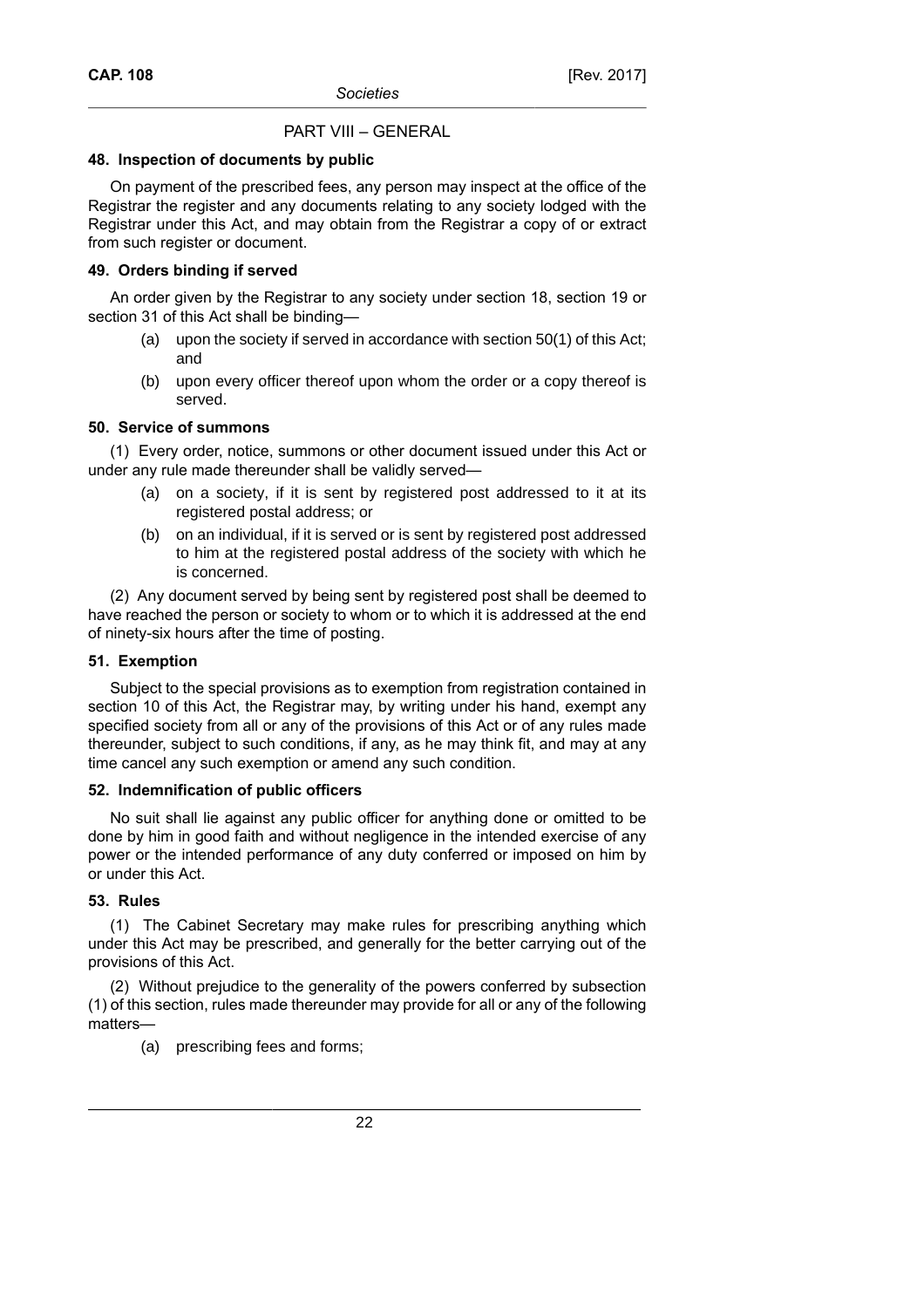- (b) prescribing the form of accounts to be used by such societies as may be named by the Cabinet Secretary from time to time by notice in the Gazette;
- (c) securing the submission to the Registrar of periodical returns relating to the constitution, rules, membership and management of societies;
- (d) prescribing penalties for the breach of any such rules, not exceeding in any case a fine of five thousand shillings or imprisonment for a term of six months or both such fine and such imprisonment.

[Act No. 19 of 2015, s. 21.]

## **54. Repeal**

The following enactments are hereby repealed, that is to say—

- (a) the Societies Act (Cap. 108); and
- (b) sections 70, 71, 72, 73, 74, 75 and 76 of the Penal Code (Cap. 63):

Provided that, so far as may be expedient for the continuity of the law relating to societies—

- (i) every registration, exemption, application, appointment, certificate, notice, notification, order or declaration done, made or issued; and
- (ii) every scheme prepared, submitted or otherwise dealt with,

under any of those enactments shall be deemed to have been done, made or issued, or prepared, submitted or otherwise dealt with, under the corresponding provision of this Act.

# **55. Savings and transitional provision**

 $If -$ 

- (a) any act or thing that was done or omitted to be done by or to the Cabinet Secretary under this Act before the commencement of the Companies and Insolvency Legislation (Consequential Amendments) Act, 2015 had effect immediately before that commencement; and
- (b) that act or thing could be done or be omitted to be done by or to the Cabinet Secretary under this Act after that commencement,

that act or thing is taken to have been done or omitted to be done by or to the Cabinet Secretary.

[Act No. 19 of 2015, s. 22.]